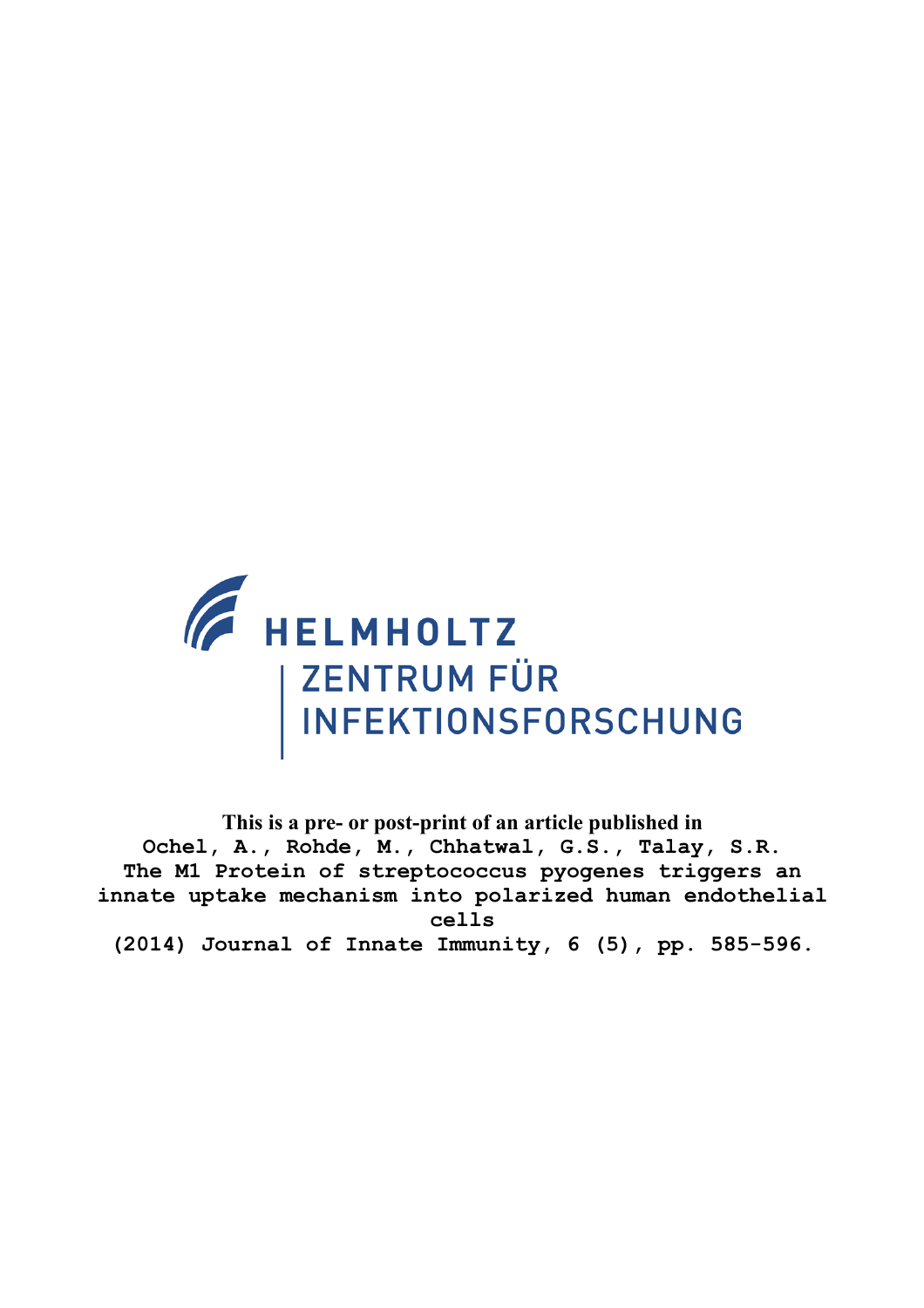# **The M1 protein of** *Streptococcus pyogenes* **triggers an innate uptake mechanism into**

# **polarized human endothelial cells**

Anja Ochel<sup>a</sup>, Manfred Rohde<sup>b</sup>, Gursharan S. Chhatwal<sup>a</sup> and Susanne R. Talay<sup>a,c</sup>

<sup>a</sup> Department of Medical Microbiology, Helmholtz Centre for Infection Research,

Braunschweig, Germany

<sup>b</sup> Central Facility for Microscopy, Helmholtz Centre for Infection Research, Braunschweig, Germany

<sup>c</sup> Department of Safety and Environmental Affairs, Helmholtz Centre for Infection Research, Braunschweig, Germany

Running title:

M1 protein-mediated invasion of *S. pyogenes* into human endothelial cells

Key words:

*Streptococcus pyogenes*, M1 protein, endothelial cells, phagocytosis, internalization

Correspondance:

Dr. Susanne R. Talay and Prof. Dr. Manfred Rohde

Helmholtz Centre for Infection Research

Inhoffenstr. 7

38124 Braunschweig (Germany)

Phone: +49 (0)531 6181 1385 (-4413), Fax: +49 (0)531 6181 4499

E-mail: susanne.talay@helmholtz-hzi.de; manfred.rohde@helmholtz-hzi.de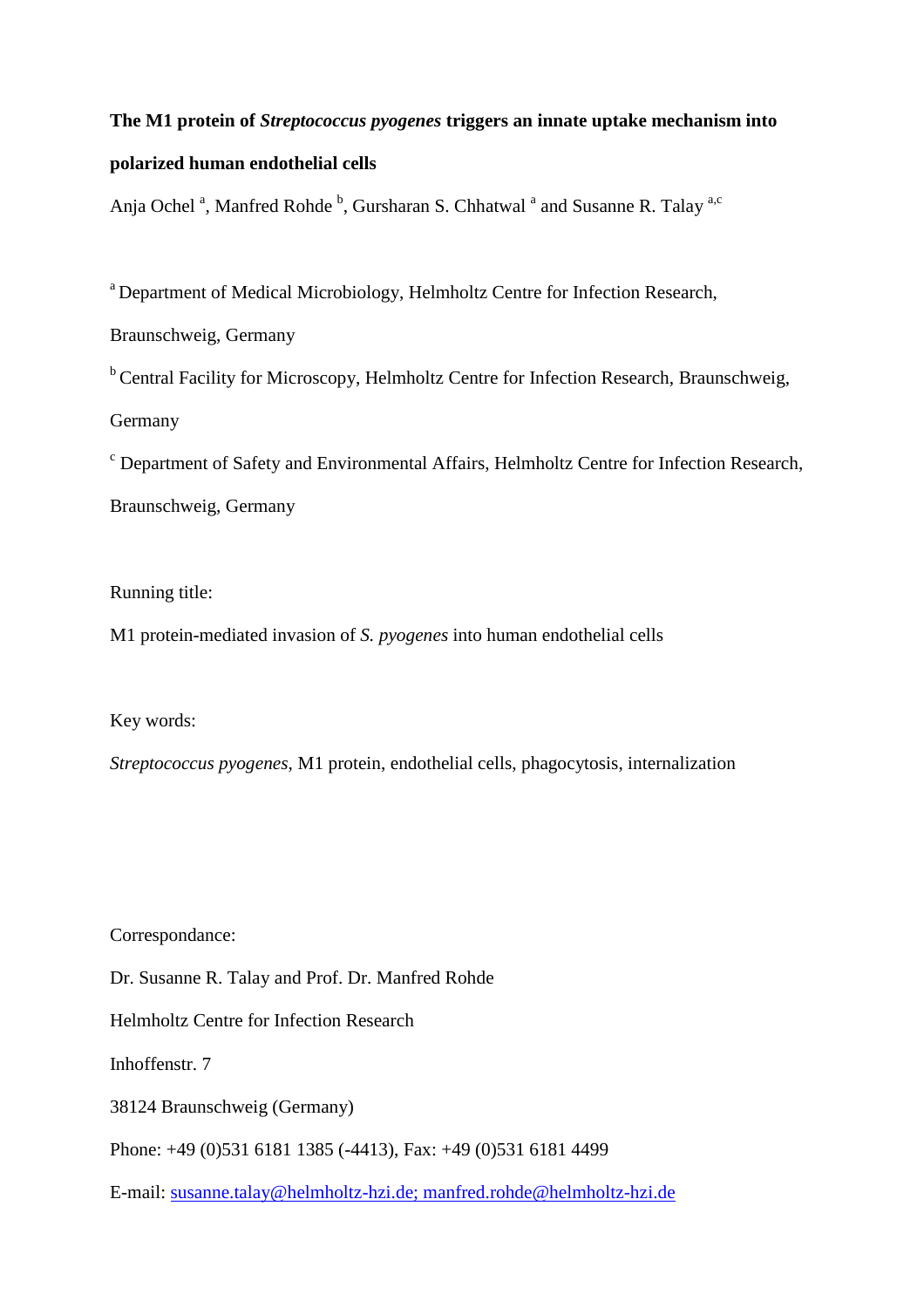# **Abstract**

Serotype M1 *S. pyogenes* is a major human pathogen associated with severe invasive diseases causing high morbidity and mortality. In a substantial number of patients invasive disease develop in previously healthy individuals with no obvious port of entry. This led to the hypothesis that the source of streptococci in these cases is a transient bacteraemia. Therefore, this study focusses on the analysis of interaction of tissue-invasive serotype M1 *S. pyogenes* with human endothelial cells (EC) of the vascular system. We identify the M1 surface protein of *S. pyogenes* as the EC invasin which is recognised by polarized human blood endothelial cells, thereby triggering rapid phagocytosis-like uptake of streptococci into polarized EC layers. Upon internalization M1 *S. pyogenes* are incorporated into phagosomes which traffic via the endosomal/lysosomal pathway. However, a proportion of streptococci successfully evades this innate killing process and mediates its escape into the cytoplasm of the host cell. The results of this study demonstrate that blood endothelial cells possess an efficient uptake mechanism for serotype M1 *S. pyogenes*. Despite efficient phagocytosis, streptococcal survival within EC constitutes one potential mechanism which favours intracellular persistence and, thus, facilitates continuous infection and dissemination from the primary side of infection into deep tissue.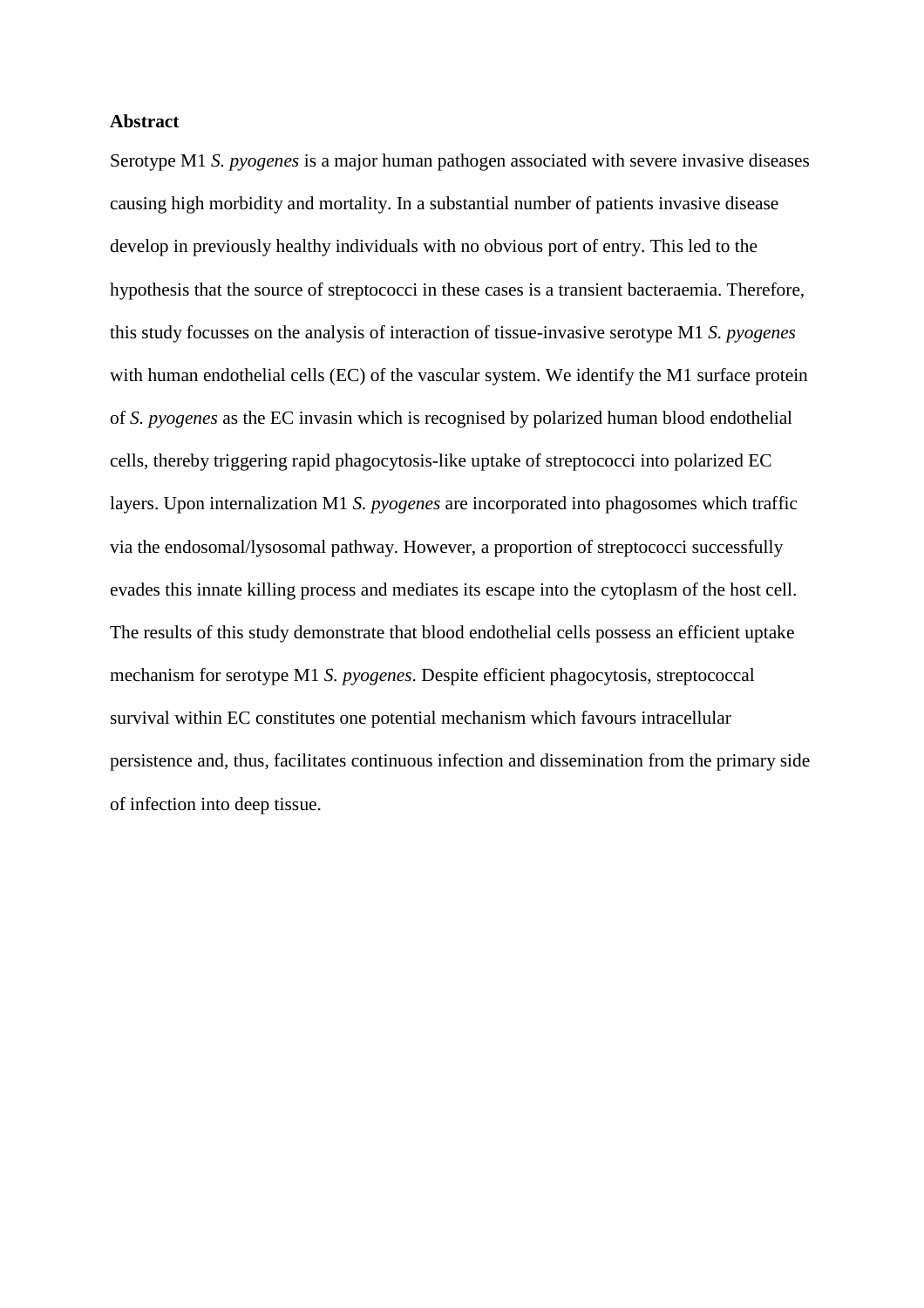# **Introduction**

*Streptococcus pyogenes* (group A streptococcus, GAS) is an exclusively human pathogen that causes a wide variety of diseases. In addition to mild and superficial infections of the upper respiratory tract and the skin, *S. pyogenes* also causes severe invasive diseases including necrotizing fasciitis, septicemia and streptococcal toxic shock syndrome [1,2]. Despite antibiotic therapy these invasive conditions are the cause for substantial morbidity and mortality worldwide [2]. Since the late 1980s a re-occurence of severe invasive diseases due to *S. pyogenes* infections has been observed. Among the over 120 serotypes known various M types have been associated with invasive diseases. Serotypes M1 and M3, however, are the most prevalent and together are responsible for up to 50% of the cases of severe invasive diseases [3].

Although *S. pyogenes* has been considered as an extracellular pathogen, various reports have shown that *S. pyogenes* invades into different cell types *in vitro* including epithelial cells [4- 6], neutrophils [7,8] and macrophages [9,10]. Internalization of *S. pyogenes* into eukaryotic cells is considered to be one successful mechanism to evade host immune responses as well as penicillin treatment and, thus, might promote carriage and dissemination from the primary side of infection. The *in vivo* relevance of an intracellular habitat in the persistence within the human host has been demonstrated by a study of Osterlund and colleagues. The authors reisolated viable *S. pyogenes* from biopsies of patients with tonsillitis [11].

Adhesion and invasion into host epithelial cells represent first steps in the pathogenesis of streptococcal infections and these processes are quite well understood [1]. It has been shown that serotype M1 *S. pyogenes* mediates its uptake into epithelial cells by binding of the M1 surface protein to host cell integrins, thereby, triggering a PI3K-dependent signalling cascade, which leads to actin polymerization and zipper-like uptake of bacteria into epithelial cells [12- 16]. A pre-requisite for the development of deep tissue infections, however, is the transition from the pharyngeal epithelial surface into deeper, naturally sterile, tissue. Thereby, the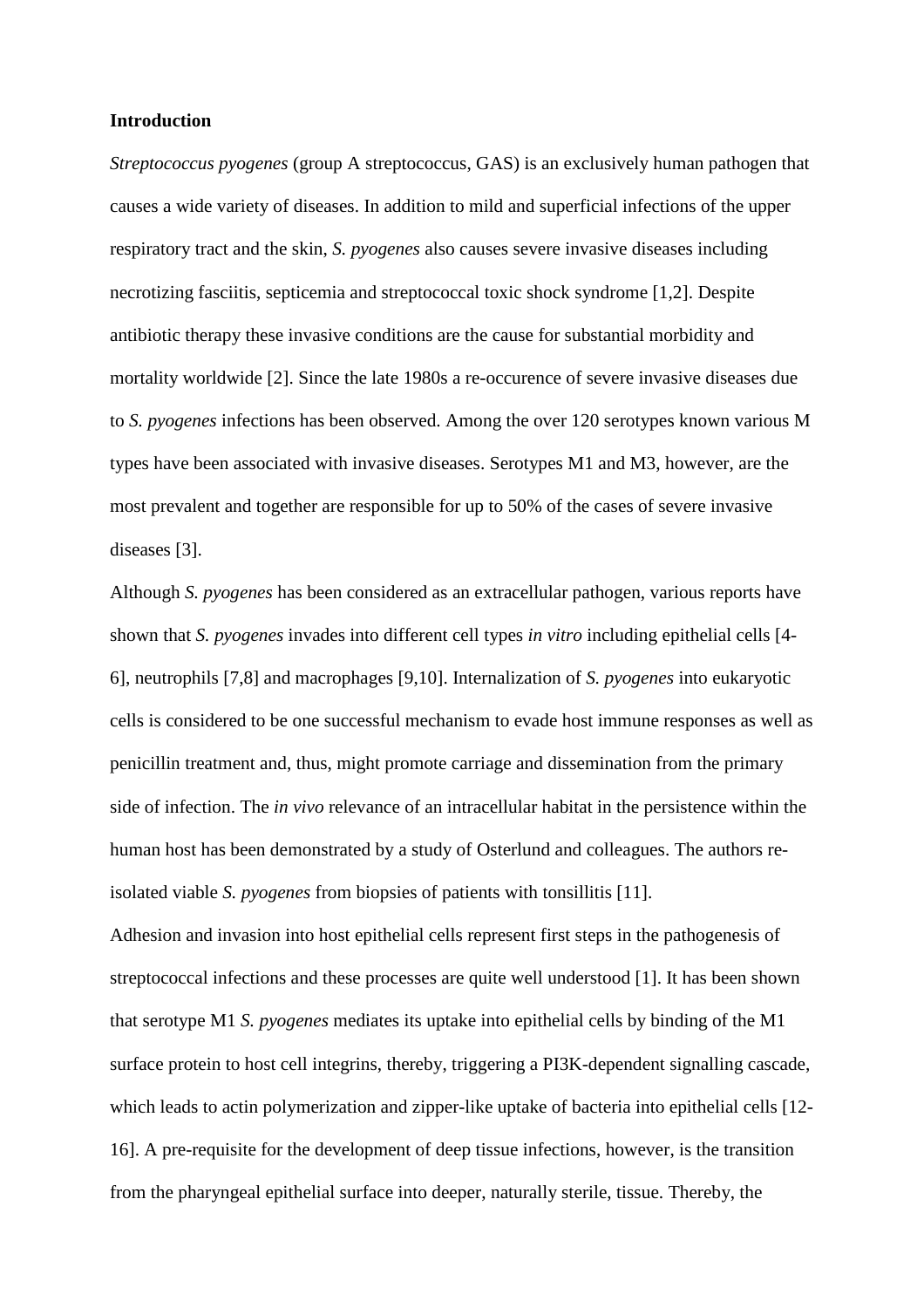pathogen has to overcome different cellular and tissue barriers. Disruption of the epithelial cell layer, e.g. following physical injury, provides entry ports for pathogenic streptococci [17]. However, in the majority of patients with deep tissue infections no obvious port of entry is detectable. This led to the hypothesis that streptococcal spread is associated with a transient bacteraemia originating from the oropharynx [3,18].

Classical phagocytic cells represent important barriers that cross the way of bacteria into deep tissue. Hertzén *et al*. showed that serotype M1 *S. pyogenes* exploits phagocytic cells as an intracellular reservoir to ensure streptococcal survival. The authors demonstrated that GAS survives and even replicates within macrophages, egresses out of the cells and re-infects new cells [10]. Another potentially important cell type are blood endothelial cells lining the lumen of the blood vessels. We previously identified a new invasion mechanism of serotype M3 *S. pyogenes* into endothelial cells [19], and identified the fibronectin-binding protein FbaB as a major invasin of M3 *S. pyogenes* [20]. However, a direct interaction of the most invasive serotype M1 *S. pyogenes* with endothelial cells has not been shown before. In this study we analyse the molecular interaction of serotype M1 *S. pyogenes* with primary human blood endothelial cells of the umbilical cord (HUVEC) in further detail. Here, we show that M1 GAS is efficiently internalized by EC. We identify the M1 surface protein of M1 GAS as the target protein which triggers a phagocytosis-like uptake process of M1 GAS into EC. Intracellular streptococci traffic via the classical endocytic pathway, but may also escape from the phagocytic vacuole to reside and replicate within the cytoplasm, thereby being protected from innate host immune defences and finding a niche for survival and persistence.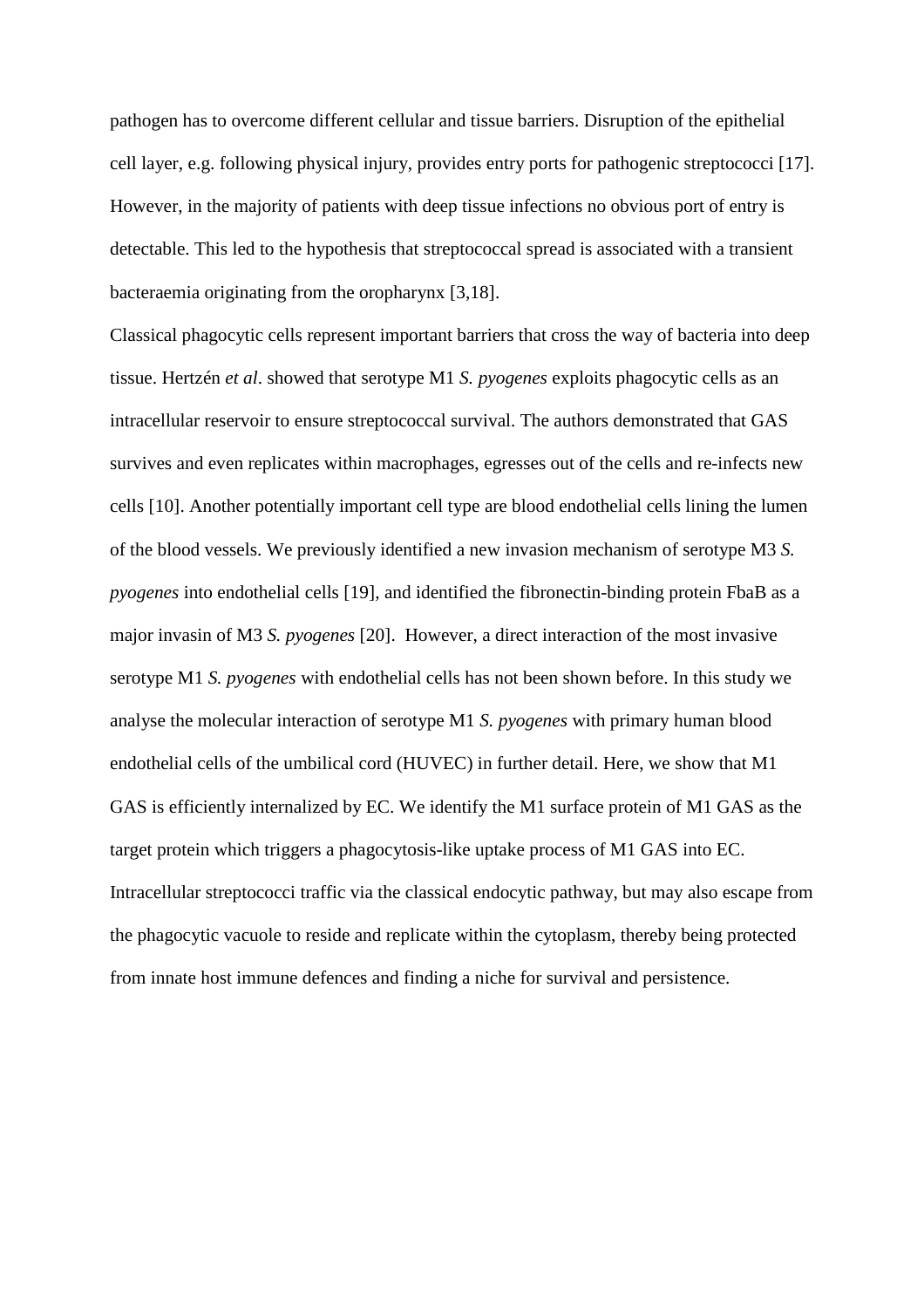# **Material and Methods**

# **Bacterial strains and culture conditions**

Serotype M1 GAS strains A527 (KTL3), A270 and A271 are clinical isolates from the blood of patients with invasive diseases and were from the culture collection of the Department of Medical Microbiology of the Helmholtz-Centre of Infection Research in Braunschweig, Germany. *S. pyogenes* SF370 (A302) is a genome sequenced serotype M1 GAS which was described elsewhere [21]. *S. pyogenes* serotype M1 strain 90-226 (A766) and its isogenic knock-out mutant lacking the M1 surface protein, strain ∆M1 90-226 (A767), were previously described [22]. The M1 GAS mutant strains KTL3 GRAB-ko, KTL3 prtS::spc, KTL3 slo::spc and KTL3 ΔsagA were from the culture collection of the Department of Medical Microbiology of the Helmholtz-Centre of Infection Research in Braunschweig. Streptococcal strains were cultured in tryptic soy broth (TSB, BD Biosciences) with antibiotics where appropriate (kanamycin 150  $\mu$ g ml<sup>-1</sup>, spectinomycin 80  $\mu$ g ml<sup>-1</sup>) at 37°C and 5% CO<sub>2</sub> without agitation. To obtain electro-competent GAS cells, strains were grown in tryptic soy broth supplemented with yeast extract (TSBY, BD Biosciences) containing 1% glycine. *E. coli* DH5 $\alpha$  was routinely grown in Luria broth (LB) at 37 $\degree$ C with agitation. To obtain competent E. coli cells, bacteria were cultures in SOB medium at 37°C with agitation. *Lactococcus lactis* (*L. lactis*) strains pP59 (-M1) and pLM1 (+M1) were kindly provided by Prof. Patrick Cleary [23] and were cultured in M17 medium (BD Biosciences) supplemented with 0.5% glucose and 5  $\mu$ g ml<sup>-1</sup> erythromycin at 30 $\degree$ C without agitation.

### **Reagents**

Phospho lipase C gamma inhibitor edelfosine (ET-18-OCH3) and the calcium chelator BAPTA-AM were purchased from Calbiochem. Calphostin C, inhibiting protein kinase C, was obtained from Enzo.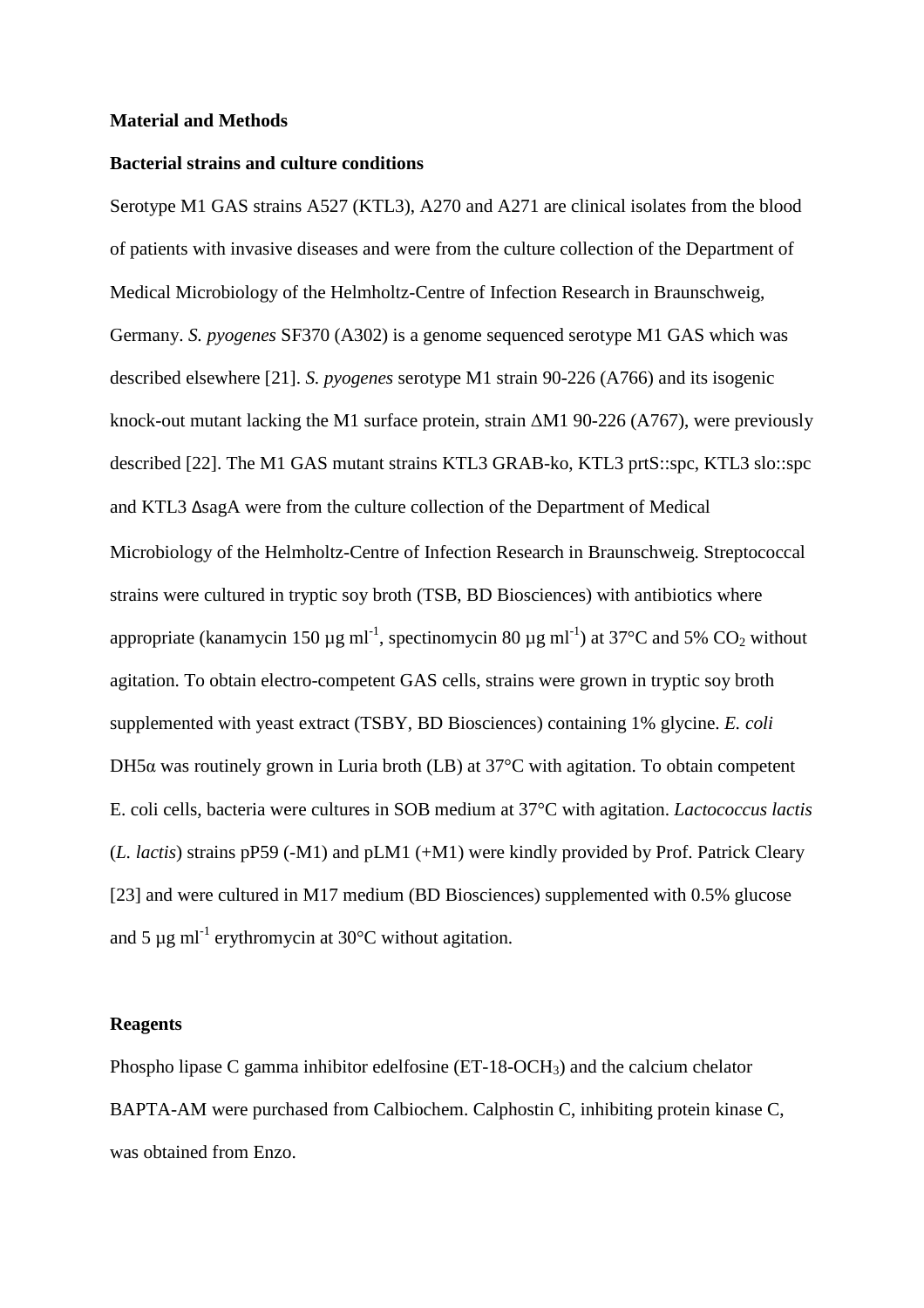#### **Complementation of** *S. pyogenes* **M1 knock out mutant**

The full length *emm1* gene (including 51 nucleotides upstream of the start codon and 84 nucleotides downstream from the stop codon) was amplified from chromosomal DNA of the genome sequenced M1 GAS strain SF370 using the primer pair M1\_fwd\_*KpnI* **(**5'- GCGGTACCCCTGAAAATGAGGGTTTCTTC-3') and M1\_rev\_*XbaI* (5'- GCGTCTAGACTCCTTAACCTCATTCTTCTATAC-3'). The amplification product was

digested with *KpnI* and *XbaI* and ligated into the shuttle vector pDC<sub>erm</sub> [24]. Following transformation of the corresponding plasmid into *E. coli* DH5α, transformants were selected on LB agar plates containing 500  $\mu$ g ml<sup>-1</sup> of erythromycin. The presence of the *emm1* gene was confirmed by PCR, restriction enzyme analysis and DNA sequencing. Plasmid DNA was isolated and then subcloned into electro-competent *S. pyogenes* ∆M1 90-226 (A767). Positive clones (complemented ∆M1 GAS) were selected on TSBY agar plates in the presence of 2 µg  $ml<sup>-1</sup>$  erythromycin and verified by PCR. In order to assess surface expression of the M1 protein, streptococcal cultures were analysed by immunofluorescence staining using a M1 specific primary antibody and a labelled secondary antibody.

# **Endothelial cell culture and** *in vitro* **transwell infection assay**

Primary human endothelial cells from the umbilical cord (HUVEC) were obtained from Lonza and cultured in EGM-2 medium (PromoCell) according to the manufacturer's protocol at 37 $^{\circ}$ C and 5% CO<sub>2</sub>. For infection assays cell culture inserts with a pore size of 3.0 or 0.4  $\mu$ m (BD Biosciences) were coated with 1% gelatine and subsequently cross-linked with 0.5% glutaraldehyde. Cross-linked gelatine served as a substrate to generate a semi-artificial basement membrane [25].  $3x10^4$  HUVEC (passage 3-5) were seeded per transwell and grown at  $37^{\circ}$ C and  $5\%$  CO<sub>2</sub> until confluence was reached. The formation of a confluent cell layer was determined by measurement of the transendothelial impedance using the CellZscope<sup>®</sup> system (NanoAnalytics), electron and fluorescence microscopy. One day prior to infection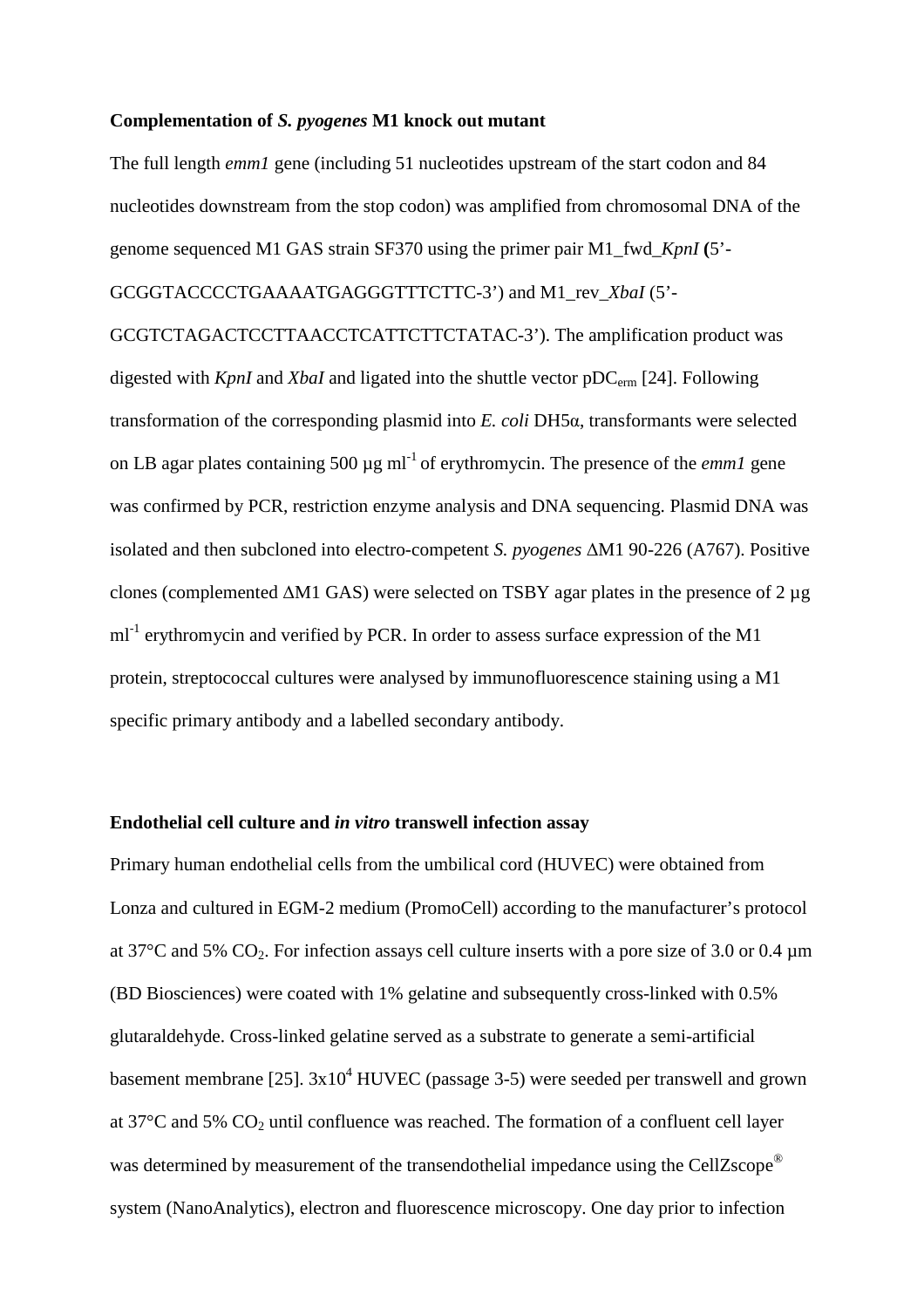HUVEC were washed with EBM-2 (PromoCell) and, until infection, were further incubated in antibiotic free EGM-2 medium (PromoCell). On the day of infection streptococcal overnight cultures were sub-cultured in TSB medium and cultivated until exponential growth phase ( $OD<sub>600</sub> 0.4$ ). Prior to infection streptococci were harvested by centrifugation and diluted in EBM-2 medium (PromoCell) containing 2.5% foetal calf serum (FCS, PAA). HUVEC were infected with M1 GAS strains with a MOI of 50 for different time intervals. After washing, cells were fixed with 4% paraformaldehyde (PFA) in PBS. Infections assays using *L. lactis* were performed according to the protocol described above for streptococci with the exception that *L. lactis* strains were cultured in M17 medium supplemented with 5% glucose and 5  $\mu$ g ml<sup>-1</sup> erythromycin at 30°C. The infection assays itself were carried out at 37°C and  $5\%$  CO<sub>2</sub> for 3 h. Internalization rates were determined by differential staining of intra- and extracellular cocci as described below.

To determine whether host cell signalling molecules of the classical phagocytic uptake machinery were involved in streptococcal uptake, function interfering assays using specific chemicals were conducted. HUVEC were pre-treated with 20  $\mu$ M edelfosine, 2  $\mu$ M calphostin C or 25 µM BAPTA-AM for 30 min to inhibit phospholipase C gamma, protein kinase C and intracellular calcium release, respectively, and were then infected with M1 GAS A527 for 3 h according to the standard infection protocol as described above. DMSO treated cells served as a control to exclude any toxic effects on HUVEC or streptococci due to the solvent itself. To analyse the effect of IgG on streptococcal internalization, HUVEC were infected with M1 GAS strain A527 for 3 h according to the standard infection protocol in the presence of 100 ng ml<sup>-1</sup> or 200 ng ml<sup>-1</sup> purified mouse monoclonal control IgG (R&D Systems).

#### **Survival assay**

HUVEC were seeded on cell culture transwell inserts and infected with M1 GAS strain A527 as described above. After an initial period of 3 h of infection, infected HUVEC layers were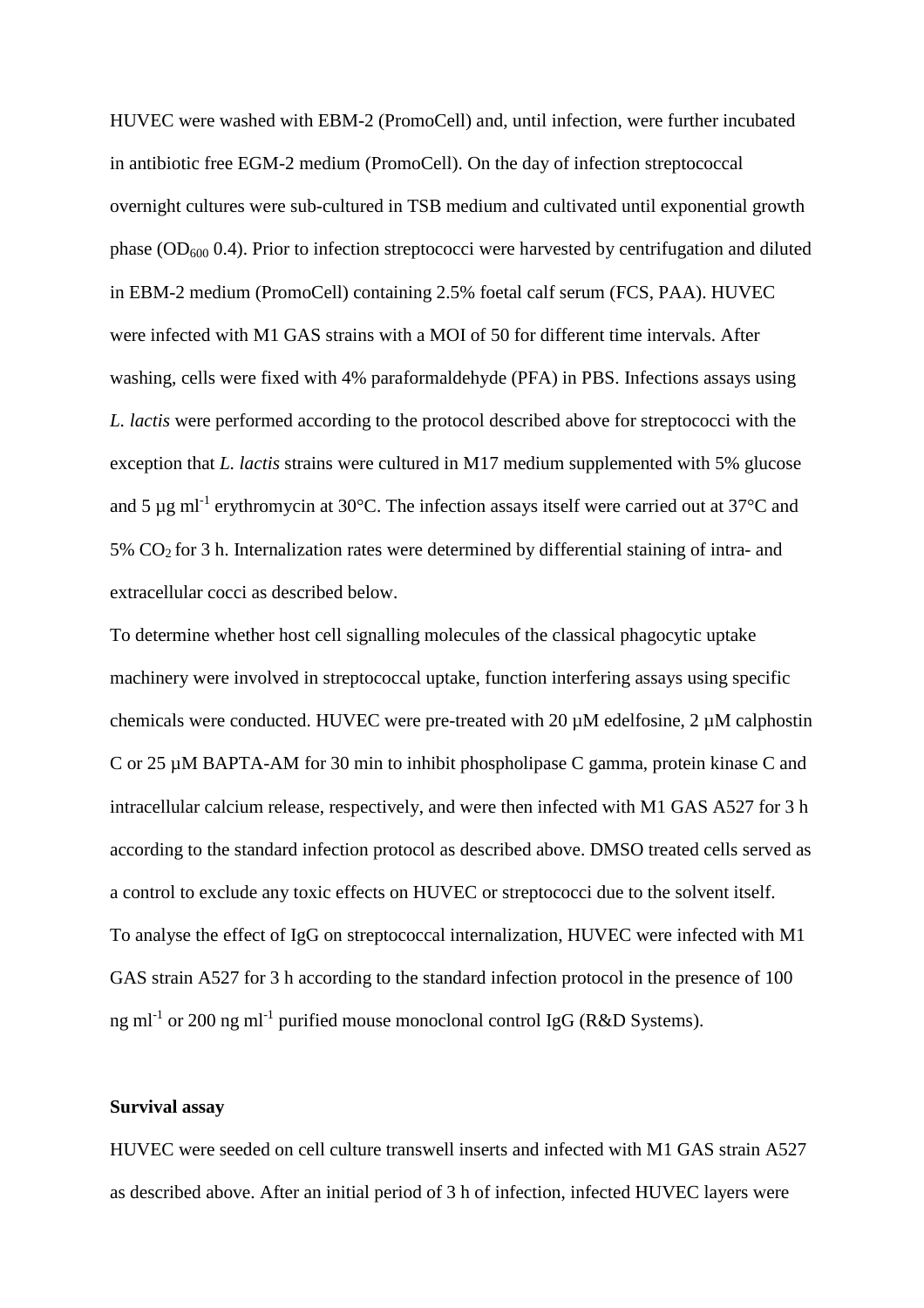washed with EBM-2. Afterwards, remaining extracellular streptococci were killed by incubation of samples in EBM-2 medium containing 2.5% FCS, 5  $\mu$ g ml<sup>-1</sup> penicillin and 100  $\mu$ g ml<sup>-1</sup> gentamicin for defined time periods. After 2 h, 4 h, 6 h, 9 h HUVEC layers were washed at least five times with EBM-2 medium and then incubated with 100 ul 0.025% Trypsin/ 0.01% EDTA (PromoCell) per well for 5 min at 37°C to detach cells from the transwell membrane. Detached cells were permeabilized by incubation with 400 µl 1% saponin in PBS for 20 min at 37°C. Serial dilutions of cell suspensions were prepared in EBM-2 medium. 25 µl of the undiluted cell suspension or the dilutions were spotted on THY (Todd-Hewitt yeast broth, BD Biosciences) plates and incubated at  $37^{\circ}$ C, 5% CO<sub>2</sub> for up to 48 h. Following incubation, bacterial colonies were counted and the colony forming units (cfu) per ml were calculated. The experiment was performed in triplicates and repeated at least three times on different days.

# **Immuno fluorescence**

Following fixation, samples were washed with PBS, blocked with PBS containing 10% FCS (PAA) for 30 min and subsequently stained for intra- and extracellular streptococci as described previously [6]. Briefly, extracellular streptococci were stained with a rabbit polyclonal antibody recognizing *S. pyogenes* (anti-GAS, 1:100 of the stock solution) [26] followed by an anti-rabbit ALEXA Fluor® A488 coupled secondary antibody (Invitrogen, 1:200 dilution). After permeabilization of cells with 0.1% Triton-X-100, streptococci were labelled with the anti-GAS primary antibody and a secondary anti-rabbit ALEXA Fluor® 568 labelled secondary antibody (Invitrogen, 1:300 dilution) to stain intracellular streptococci. According to their respective label intracellular bacteria appeared red and extracellular streptococci green to yellow. Staining of intra- and extracellular lactococci was performed according to the protocol described for streptococci except that a rabbit anti-*L. lactis* antibody (1:100 dilution) was used as primary antibody. The anti-*L. lactis* antibody was obtained from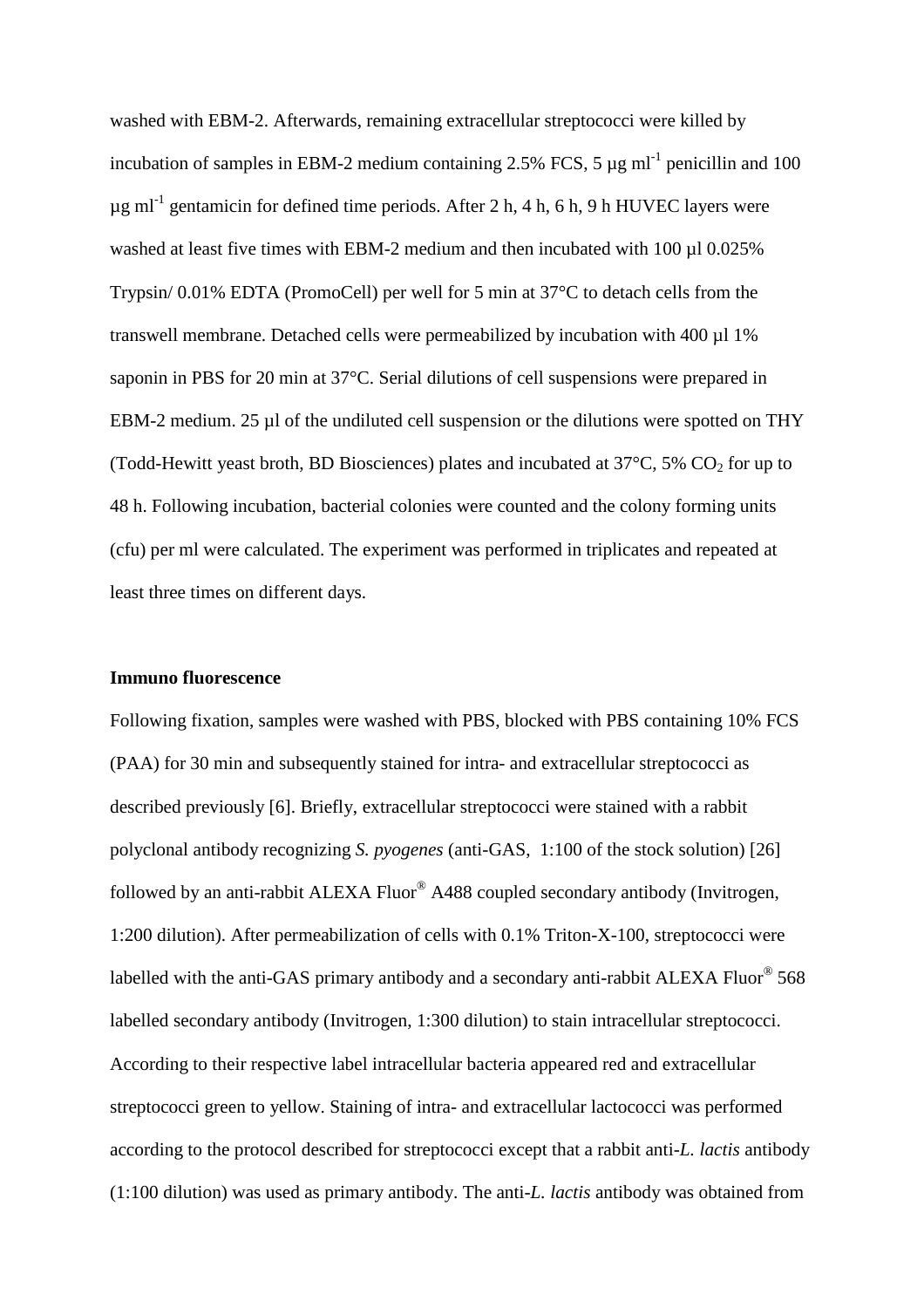Pineda by immunising a rabbit with heat killed *L. lactis* cells according to the standard immunization procedure of the manufacturer. To visualise the actin cytoskeleton, cells were permeabilized with 0.1% Triton-X-100, streptococci were stained with a species specific anti-GAS antibody and an ALEXA Fluor® coupled secondary antibody (Invitrogen) as described above. Subsequently the actin cytoskeleton was visualised with ALEXA Fluor<sup>®</sup> 488 or 568 coupled phalloidin (Invitrogen, diluted 1:100). To analyse co-localization of streptococci with Lamp-1, cells were directly permeabilized with 0.1% Triton-X-100. Following permeabilization streptococci were stained with a rabbit anti-GAS antibody and a species specific ALEXA Fluor<sup>®</sup> 568 coupled antibody (Invitrogen). The Lamp-1 positive compartment was labelled with a 1:50 dilution of a mouse anti-human Lamp-1 (CD107a) primary antibody (BD Pharmingen) and subsequently stained with a goat-anti-mouse ALEXA Fluor<sup>®</sup> A488 secondary antibody (Invitrogen, 1:200 dilution). In order to visualize the  $\beta_1$ integrin subunit on HUVEC, unpermeabilized cells were incubated with 5 µg per well of an anti- $\beta_1$ -integrin antibody (Chemicon International) for 1h at room temperature followed by a goat-anti-mouse ALEXA Fluor® 488 coupled secondary antibody. For visualization of the Arp2/3 complex, cells were permeabilized with 0.1% Triton-X-100 and the Arp2/3 complex was stained with a mouse-anti-Arp2/3 (p16 #323H3) antibody (kindly provided by Dr. C. Erck, HZI, Braunschweig, 1:100 dilution) and a goat-anti-mouse ALEXA Fluor® 488 coupled secondary antibody (1:200 dilution). Polarization and confluency of HUVEC layers were tested by visualization of the zona occludens protein (ZoI). Infected cell layers were fixed with -20°C 100% methanol for 10 min at 4°C. Following permeabilization with 0.1% Triton-X-100, the zona occludens protein was stained using an anti-ZoI rabbit antibody (Santa Cruz) and a goat-anti-rabbit ALEXA Fluor® 488 coupled secondary antibody (Invitrogen). Viability staining of intracellular streptococci was performed using the LIVE/  $DEAD^@$  Baclight<sup>™</sup> Bacterial Viability Kit (Invitrogen) according to the manufacturer's protocol. Following a final wash step, stained transwell membranes were cut out of the transwell insert and mounted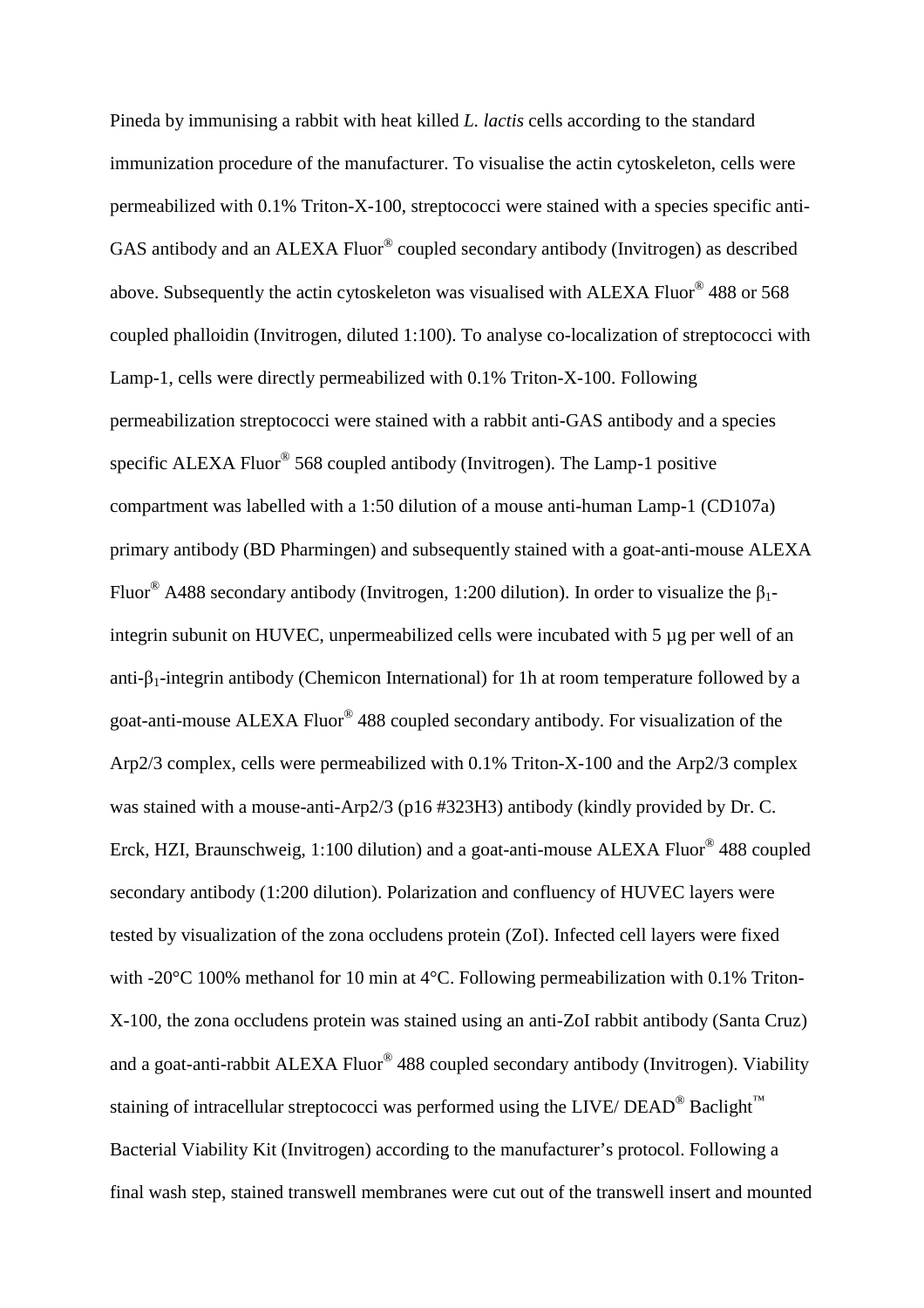on glass slides using ProLong® Gold anti-fade reagent containing DAPI (Molecular probes). Stained samples were examined using a Zeiss Axiophot with an attached Zeiss AxioCam HRc digital camera and Zeiss Axiovision software 4.8 or a Zeiss Axio Imager A2 with a Zeiss Axio Cam MRm camera and ZEN 2011 software. Contrast and brightness of images were adjusted using Adobe Photoshop CS3 Extended. Microscopic analyses have been performed of three independent experiments and representative images are shown.

# **Determination of internalization rates of M1 GAS into EC**

Following immunofluorescence staining of infected EC layers, internalization rates of bacterial strains were evaluated by enumerating intracellular bacteria. A minimum of 100 cells were analysed per assay and internalization rates were expressed as intracellular bacteria per 10 cells or % intracellular bacteria. Each assay was repeated at least three times on different days. Results represent mean values  $(\pm SD)$  of one representative experiment.

# **Field emission scanning electron microscopy (FESEM)**

For FESEM analysis HUVEC were infected with streptococci for 3 h as described above, washed with EBM-2 medium or TE-buffer and subsequently fixed with 2% glutaraldehyde and 5% formaldehyde in  $0.1$  M cacodylate buffer  $(0.1$  M cacodylate,  $0.01$  M CaCl<sub>2</sub>,  $0.01$  M MgCl<sub>2</sub>, 0.09 M sucrose, pH 6.9). Samples were prepared as described previously [27]. Briefly, samples were washed with TE-buffer and were then dehydrated in a grade series of ethanol (10%, 30%, 50%, 70%, 90%) with 10 min incubation on ice for each step. Samples were incubated twice in 100% ethanol for 15 min at room temperature. Following critical-point drying with liquid  $CO<sub>2</sub>$  (CPD30, BalTec; CPD300, Leica), samples were coated with a thin gold-palladium film (SCD 500, BalTec) and examined in a field emission scanning electron microscope Zeiss DSM 982 Gemini (Zeiss, Germany) with an acceleration voltage of 5 kV or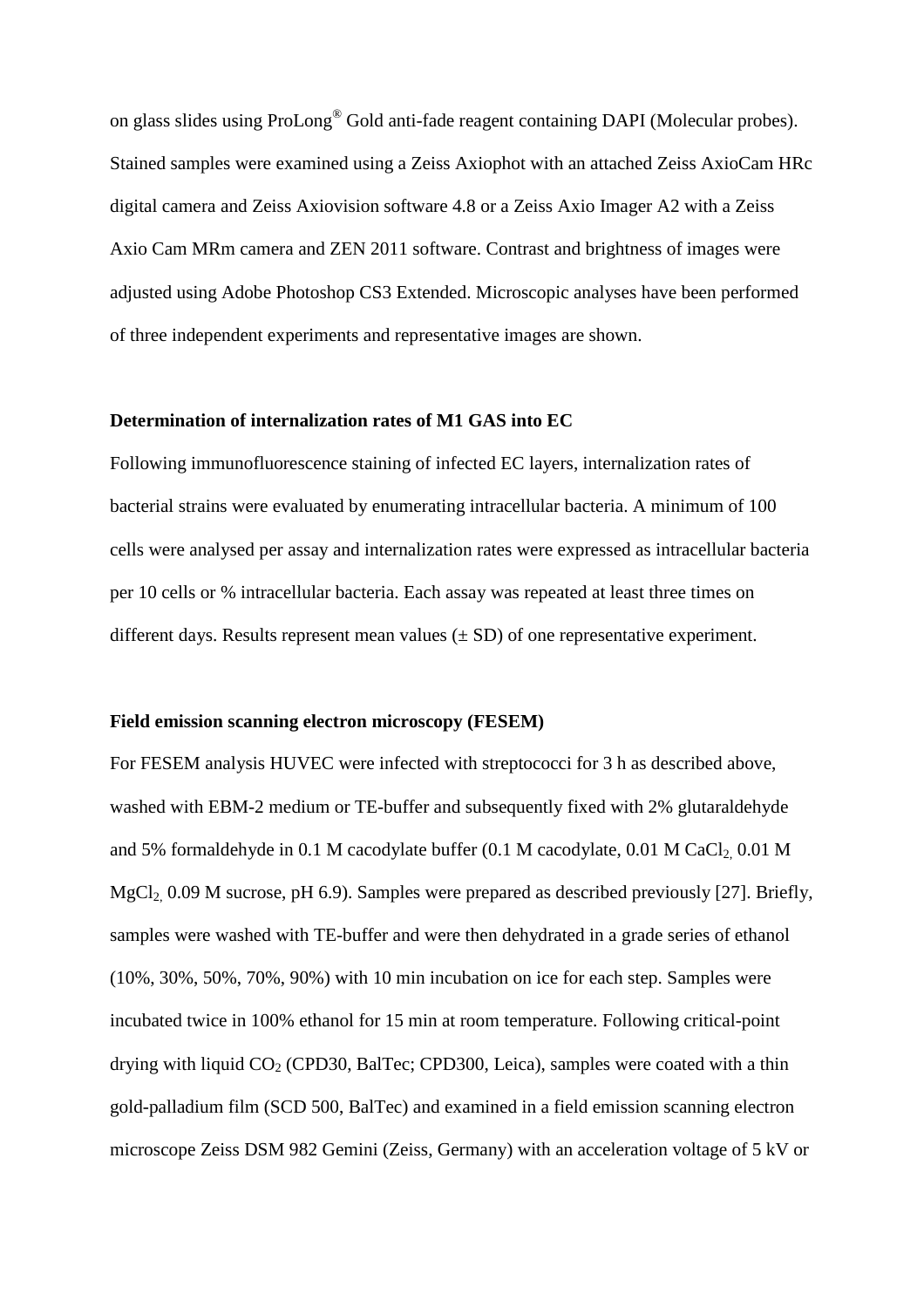a field emission scanning electron microscope Merlin (Zeiss). Brightness and contrast of images were adjusted with Adobe Photoshop CS3 Extended.

**BSA-gold loading of HUVEC lysosomes and transmission electron microscopy (TEM)**  In order to prepare 15 nm BSA-gold particles, 10 ml colloidal gold solution (pH 6.0) was incubated with 100 µg BSA for 30 min at room temperature. Following incubation, the BSAgold solution was centrifuged for 15 min at 20.000 rpm (TLD100, Beckman), followed by washing with PBS containing 0.5 mg/ml PEG 20000. To pre-load HUVEC lysosomes, HUVEC were fed with BSA-gold 18 hours prior to infection as described [6]. On the following day, cells were infected with streptococci (for 4 h, 5 h, 16 h or 18 h) as described above, washed and fixed with 2% glutaraldehyde and 5% formaldehyde in 0.1 M cacodylate buffer for 1 h on ice. For TEM analysis samples were processed as previously described [27]. Briefly, samples were washed with 0.1 M cacodylate buffer, contrasted with 1% aqueous osmium tetroxide, dehydrated in a grade series of ethanol and embedded in Spurr resin. Subsequently, ultra-thin sections of infected cell layers were prepared and counterstained with uranyl acetate and lead citrate. Processed samples were analysed with a TEM EM 910 (Zeiss). Images were recorded digitally with a Slow-Scan CCD-Camera (ProScan, 1024 x 1024) with ITEM-Software (Olympus Soft Imaging Solutions). Contrast and brightness of images were adjusted with Adobe Photoshop CS3 Extended.

In order to visualize cellular membranes, a combined ferrocyanide and osmium tetroxide staining technique was applied. Fixed HUVEC layers were washed with 0.1 M cacodylate buffer, incubated with 1.5% potassiumferrocyanide in 1% aqueous osmium tetroxide and then treated with 1% aqueous thiocarbocyanide. After a second incubation with 1.5% potassiumferrocyanide in 1% aqueous osmium tetroxide, samples were washed with 0.1 M cacodylate buffer, dehydrated and processed as described above.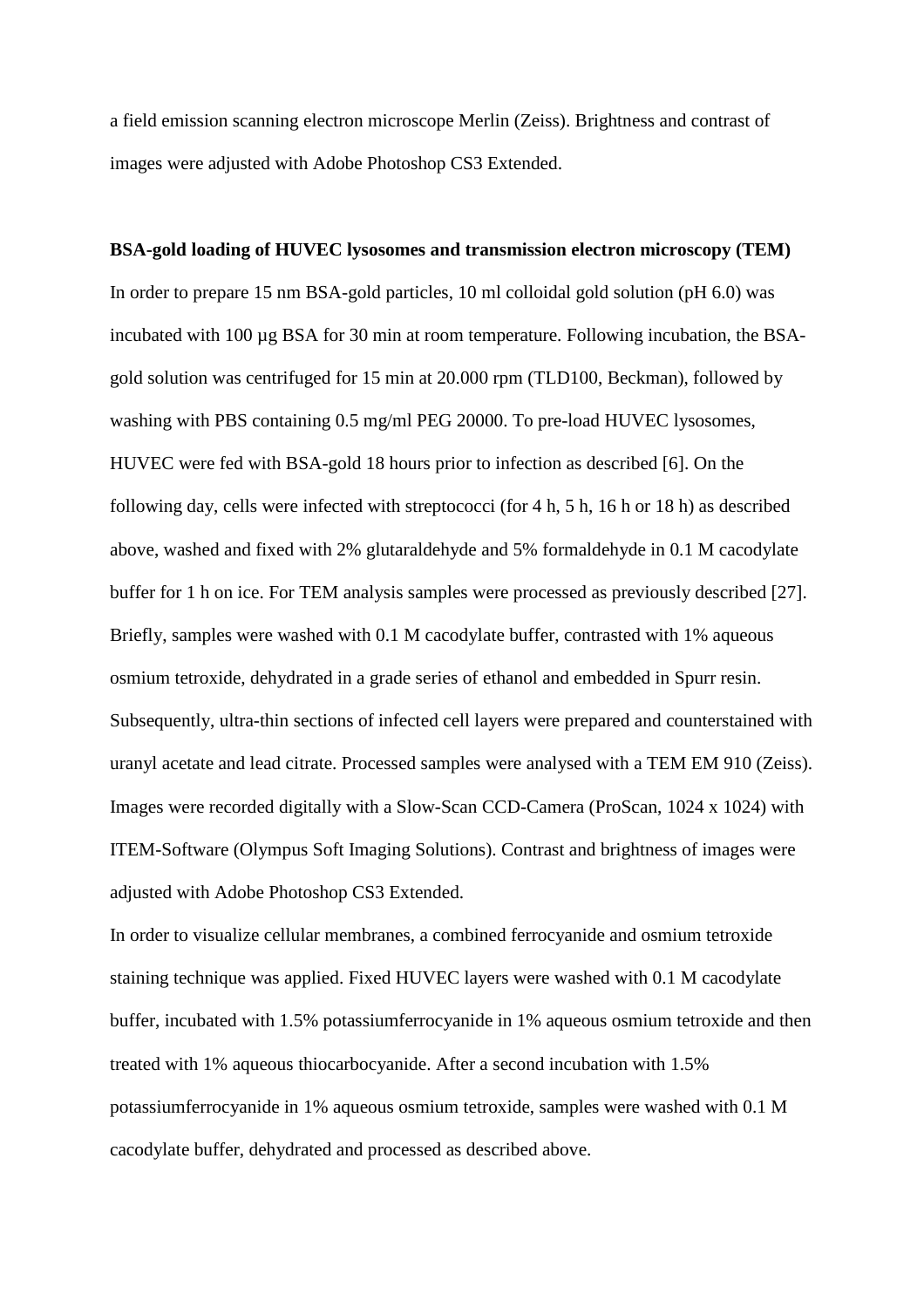# **Statistical analysis**

Data was analysed using Microsoft Office Excel 2010 software. Statistical comparison was performed using the Student's paired t-test. Results were expressed as mean values  $\pm$  SD of one representative experiment p values of 0.05 or less were considered significant.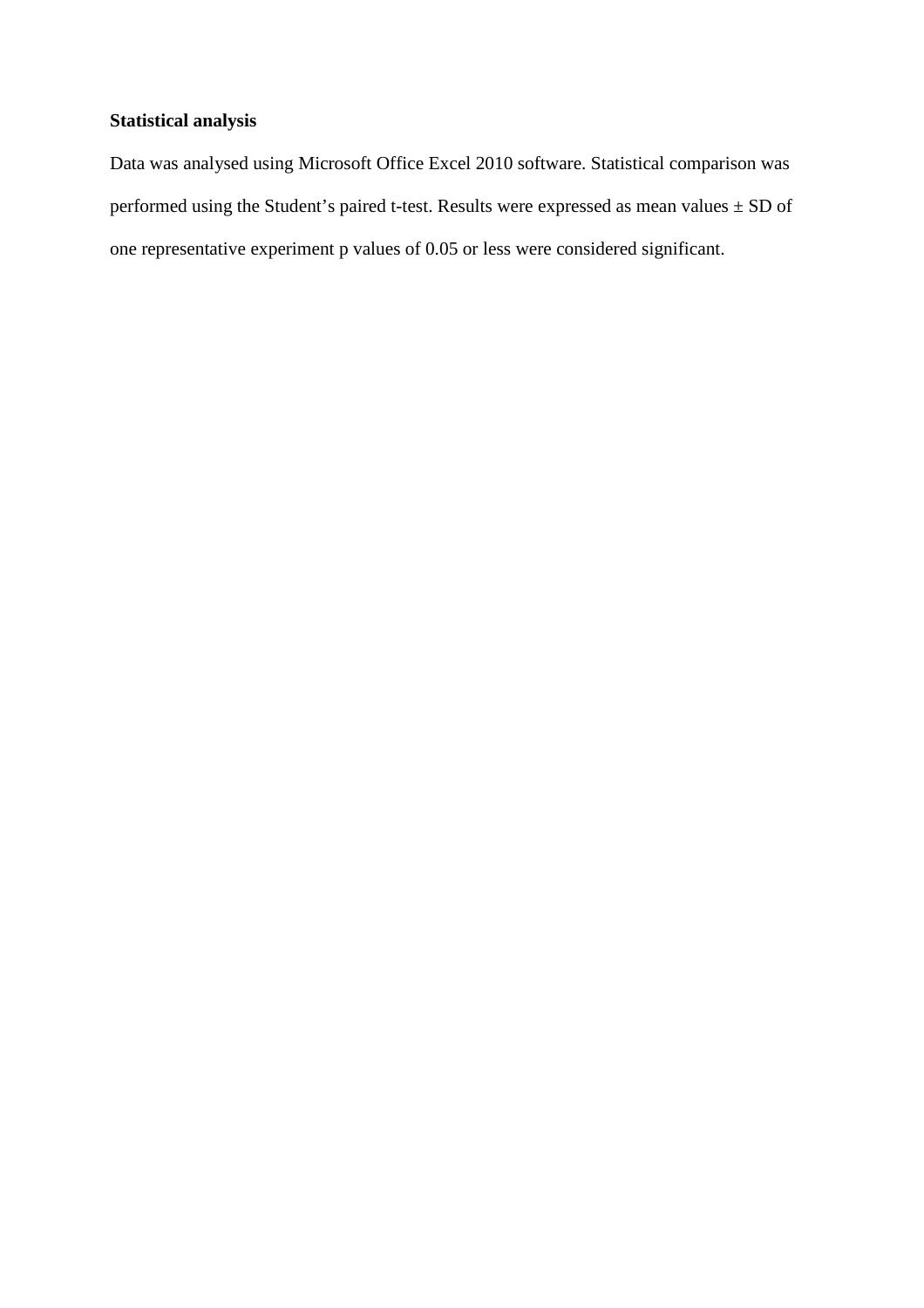### **Results**

# **Serotype M1** *S. pyogenes* **isolates trigger uptake into polarized human endothelial cells (EC)**

Since a direct interaction of the most invasive serotype M1 *S. pyogenes* with endothelial cells (EC) of the vascular system has not been studied before, we aimed to assess the invasion potential of different M1 GAS strains on primary human endothelial cells of the umbilical cord (HUVEC). In order to assess the invasiveness of M1 GAS on EC, we established a complex *in vitro* transwell infection model. In this infection model blood endothelial cells of the umbilical cord were cultivated on an artificial semi-permeable membrane of a transwell insert, thereby generating an artificial barrier model in which the apical side represents the blood stream and the basolateral side represents the tissue side. Confluence and polarization of the cell layer was determined by electron microscopic analysis (Suppl. Fig. 1a), staining of the zona occludens protein ZoI (Suppl. Fig. 1b) and measurement of the transendothelial impedance (data not shown). All techniques confirmed that HUVEC layers are indeed polarized. Confluent polarized HUVEC layers were then infected with four different clinical strains of serotype M1 GAS (A527, A302, A270, A271) isolated from patients with invasive diseases. Immuno fluorescence staining of infected HUVEC layers show that all four strains tested are successfully internalized into EC. Approximately 80% of bacteria are found intracellular and localized within the perinuclear region of the cell. Extracellular bacteria were found to be localized in the inter-cellular junction region, along or at the end of actin stress fibers (Fig. 1a-d). Three of the M1 GAS isolates show similar internalization rates into HUVEC (Fig. 1e), with more than 100 intracellular bacteria per 10 HUVEC cells 4 h post infection. Strain A271 exhibits lower infection rates than the other strains (Fig. 1e). Since all M1 GAS strains trigger uptake into EC, the following experiments were performed with strain A527 (KTL3) only. In summary, these results demonstrate an active uptake of M1 GAS by EC. Furthermore, the confluence status as well as polarization of the EC layer proofed to be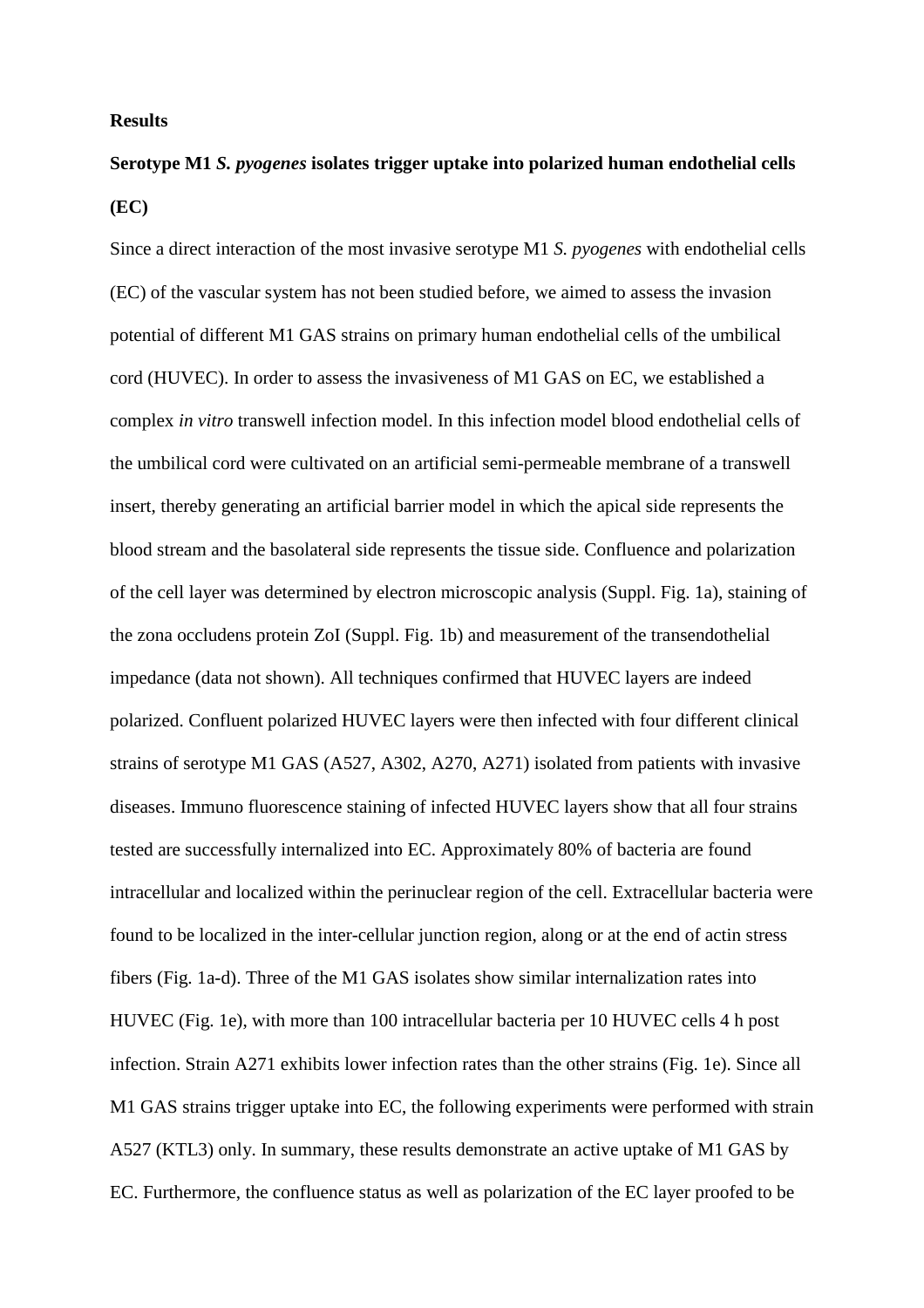essential for efficient internalization of M1 GAS into HUVEC since HUVEC grown on coverslips showed no internalization of M1 GAS strains (data not shown). Thus, we have established a suitable infection system which was subsequently applied to study the interaction of M1 GAS on HUVEC in further detail.

# **Internalization of M1** *S. pyogenes* **is characterized by actin rearrangements and trafficking of internalized streptococci along the classical endocytic pathway with lysosomal destination**

To further characterize the uptake mechanism of M1 GAS by HUVEC we next analysed the mode of internalization and intracellular fate of M1 GAS within HUVEC. Internalization of M1 GAS into HUVEC starts within the first hour of infection and increasing numbers of intracellular bacteria are detected 3 h, 4 h and 5 h post infection (Suppl. Fig. 2). Following attachment of streptococci to the host cell, M1 GAS triggers the formation of membrane protrusions that tightly engulf the bacterial chain (Fig. 2a). Finally, streptococci are completely surrounded by the host cell membrane and incorporated into endothelial cells (data not shown). On the cellular level the formation of membrane protrusions is based on a re-organization of the actin cytoskeleton. These processes are initiated by engagement of a cellular receptor and subsequent activation of specific intracellular signalling cascades which lead to actin remodelling processes. Internalization of M1 GAS into HUVEC is accompanied by clustering of the  $\beta_1$ -integrin subunit on the host cell surface in the near vicinity of invading bacteria (Fig. 2b). In contrast,  $\beta_1$ -integrins are statistically distributed in areas where no streptococcal invasion occurs (Fig. 2b). Receptor engagement and subsequent activation of downstream signalling events trigger F-actin accumulation around internalized streptococci (Fig. 2c). Moreover, during internalization of M1 GAS into HUVEC an aggregation of the actin related protein complex 2/3 (Arp2/3) is detectable around invading streptococci which coincides with actin recruitment (Fig. 2d). By function-interfering experiments we identify the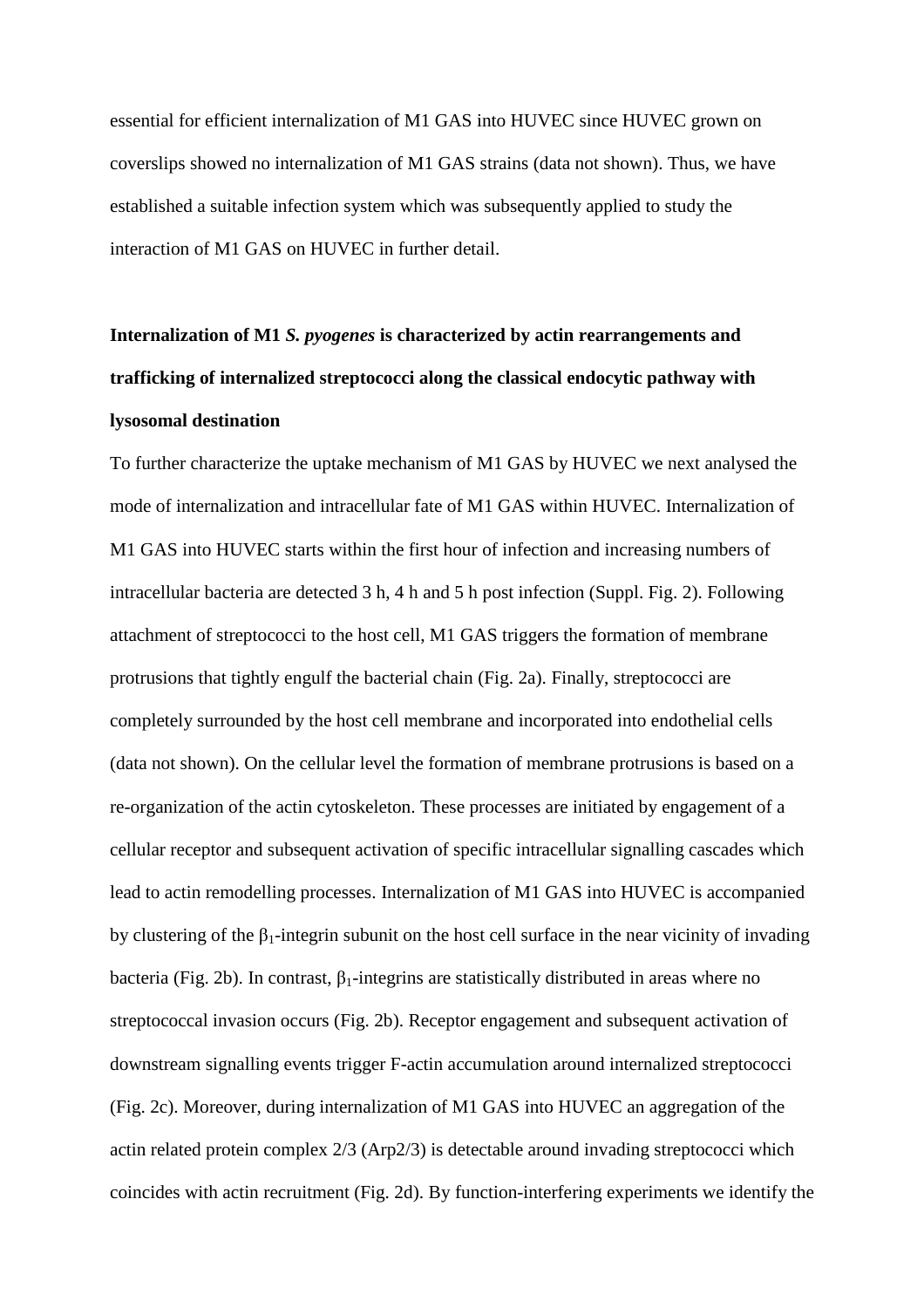host cell signalling molecules phospholipase C gamma (PLCɣ), protein kinase C (PKC) and intracellular calcium as key molecules involved in the internalization process. Blocking either of those significantly reduced or completely abolished streptococcal internalization (Fig. 2e). To assess the subsequent trafficking route of M1 GAS within the cell we next investigated the acquisition of the late endosomal-lysosomal marker protein Lamp-1. Immunofluorescence analysis of infected HUVEC layers show that M1 GAS co-localizes with Lamp-1 positive compartments 3 h post infection (Fig. 2f). To investigate if phagosomes containing streptococci eventually fuse with terminal lysosomes, HUVEC were fed with BSA-gold particles 18 h prior to infection with M1 GAS. BSA-gold particles are internalized into the host cell, traffic along the endocytic pathway and are subsequently delivered into terminal lysosomes. Following pre-incubation, HUVEC were infected with M1 GAS and samples were processed for transmission electron microscopy (TEM). TEM analysis of ultra-thin sections of infected HUVEC layers reveal co-localization of M1 GAS with gold particles (visible as black electron dense material) within the same intracellular compartment (Fig. 2g), indicating fusion of the M1 GAS containing phagosome with terminal lysosomes.

Taken together our results clearly demonstrate efficient phagocytosis-like uptake of M1 GAS into HUVEC. Internalized streptococci are incorporated into phagosomes which travel along the classical endocytic route and, in the end, fuse with terminal lysosomes.

# **The M1 surface protein of M1 GAS is the invasin which mediates uptake into EC**

Next we identified the bacterial factor that mediates M1 GAS entry into EC. Unlike serotype M3 GAS, which expresses the EC invasin FbaB [20], M1 GAS lacks this specific protein on its cell surface. Therefore, we tested a series of pre-existing knock-out mutants in the M1 background for their ability to be internalized into EC (Fig. 3a) and identified the M1 surface protein as one promising candidate. We decided to analyse its role during internalization into EC in further detail. The M1 knock-out mutant, which lacks the M1 surface protein (∆M1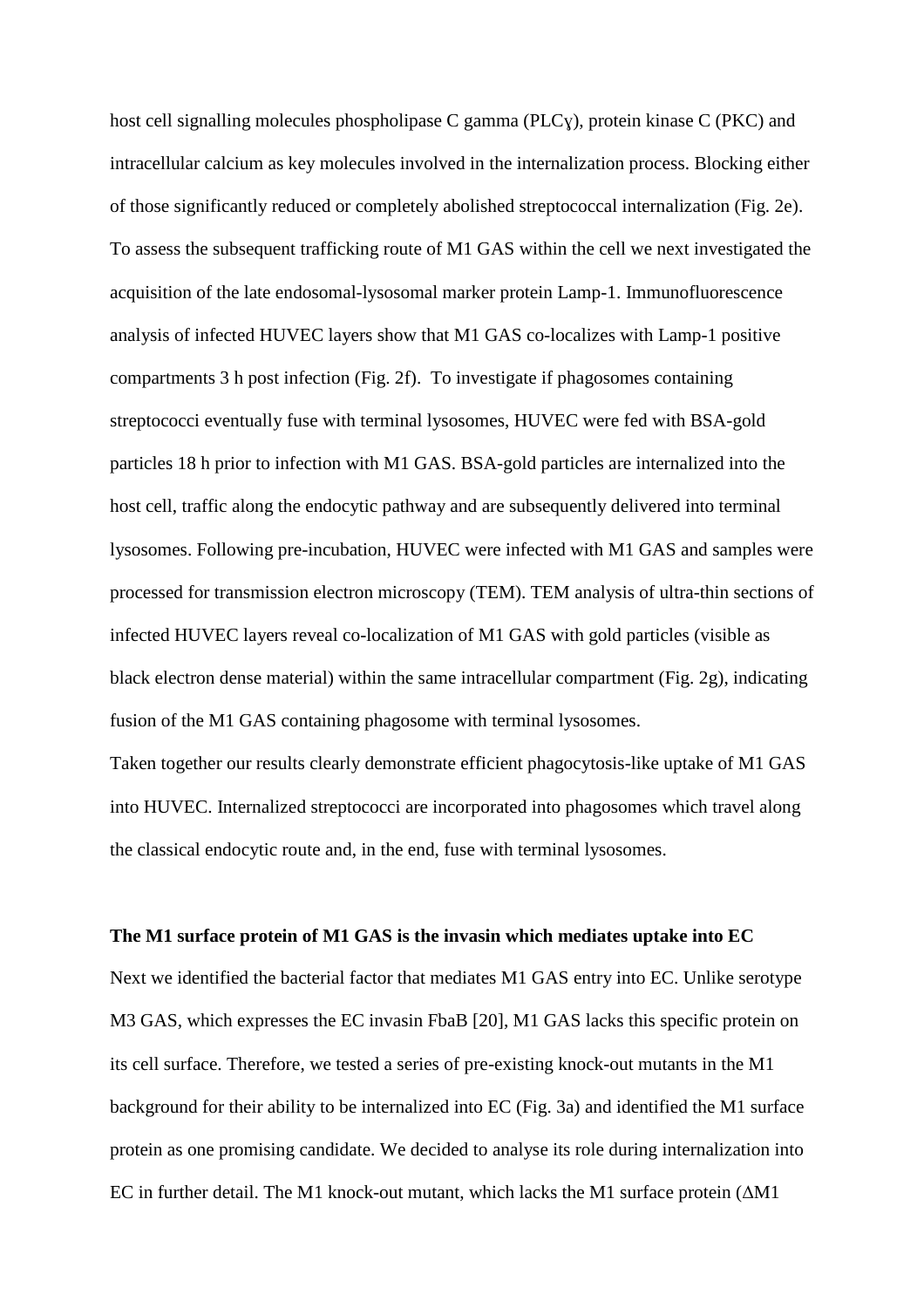GAS), is not internalized by EC (Fig. 3b, c), whereas the M1 wt GAS strain (A766) is successfully phagocytosed (Fig. 3b). By complementing the M1 knock-out mutant with M1 protein, uptake into EC is restored, yielding internalization rates comparable to that of the wt M1 GAS strain (Fig. 3b, d). To finally prove that the M1 protein is sufficient to trigger uptake into HUVEC, its properties as a key factor for phagocytosis were tested by heterologous expression of M1 in *L. lactis*. *L. lactis* is a non-pathogenic bacterium and is naturally noninvasive in eukaryotic cells. Infection assays of HUVEC with the parental *L. lactis* strain, which lacks the M1 protein on its surface, demonstrate that *L. lactis* is not internalized by endothelial cells (Fig. 3e, right bar labelled -M1). In contrast, heterologous expression of M1 converts *L. lactis* into an efficiently internalized strain (Fig. 3e, left bar labelled +M1). In summary, our data clearly identify the M1 surface protein of GAS as a key factor which is sufficient to mediate uptake of bacteria into EC.

# **Viable M1 GAS escape from the phagolysosomal compartments**

Incorporation of foreign material e.g. pathogens into phagosomes and subsequent phagolysosomal fusion leads to degradation of foreign material by hydrolytic enzymes and their elimination [28]. However, here we show that serotype M1 GAS has developed strategies to counteract the innate killing mechanisms of the host cell and to ensure streptococcal survival. Transmission electron microscopic analysis of ultra-thin sections of infected HUVEC layers reveal streptococcal escape from the membrane bound compartment of the phagolysosomes into the cytoplasm of the host cell (Fig. 4a). Ferrocyanide and osmium tetroxide staining confirms the absence of any cellular membranes around intracellular streptococci (Fig. 4b, white arrows) which are, for example, localized in close proximity to the endoplasmic reticulum (Fig. 4b, black arrow). This gives further evidence of the cytoplasmic localization of M1 GAS and, thus, streptococcal escape from the phagolysosome. Viability staining of M1 GAS demonstrates live intracellular bacteria after 5 h of infection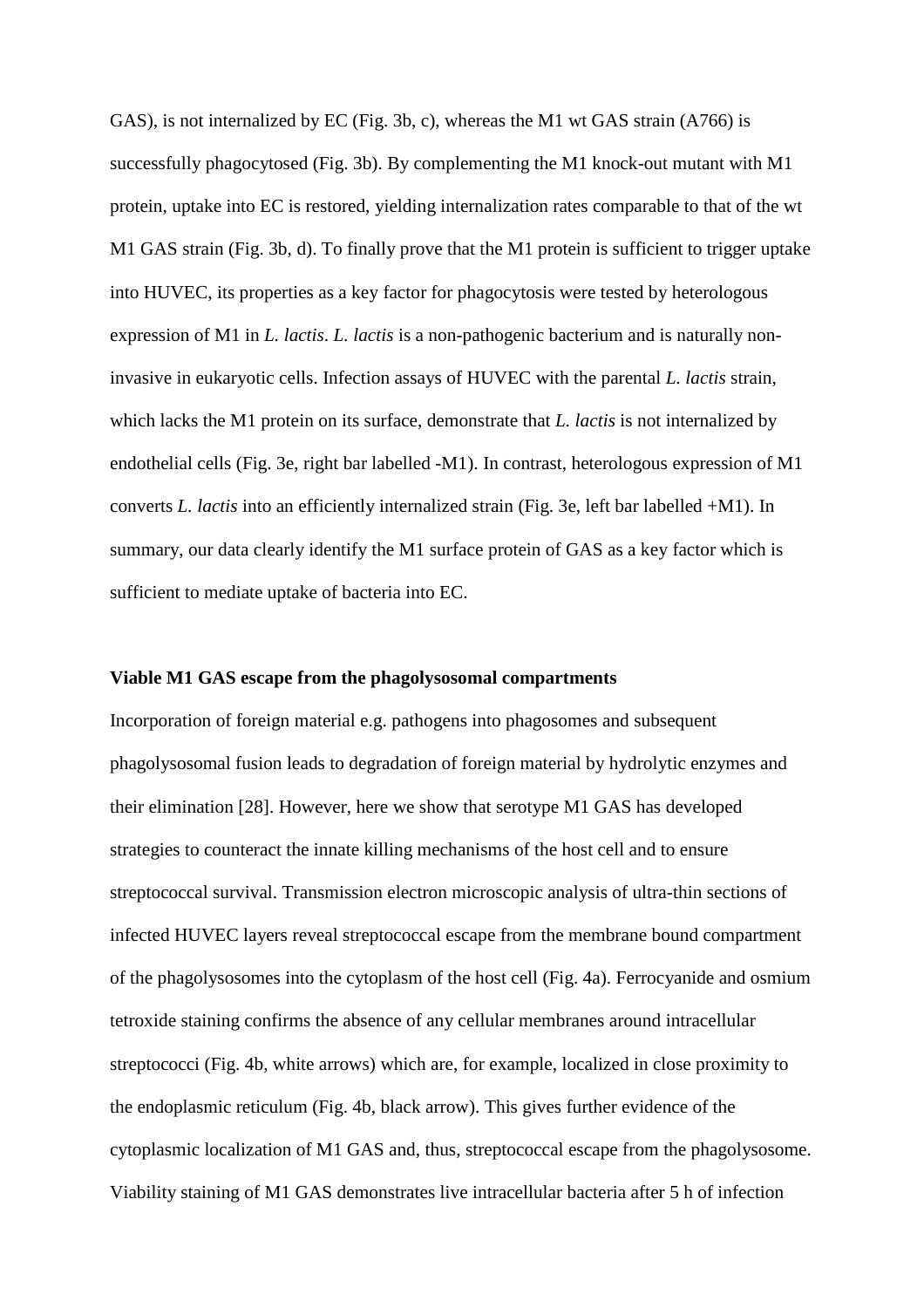(Fig. 4c) and also 10 h post infection the majority of intracellular streptococci is viable (Fig. 4d). Quantification of survival rates by plating of HUVEC lysates following infection with M1 GAS also confirms streptococcal survival, yielding  $2x10^4$  cfu/ml 2 h post infection,  $1,5x10^4$  cfu/ml 4 h post infection,  $1x10^4$  cfu/ml 6 h post infection and  $5x10^3$  cfu/ml after 9 h of infection (Fig. 4e). Furthermore, transmission electron microscopic analysis of infected EC layers reveal morphologically intact streptococcal cells as well as ongoing streptococcal replication within the cytoplasm (Fig. 4a), which supports viability of intracellular streptococci. Taken together these data demonstrate intracellular streptococcal survival within endothelial cells. This process is mediated by escape from the acidic environment of the phagolysosome into the cytoplasm of the host cell which ensures protection from innate host defences.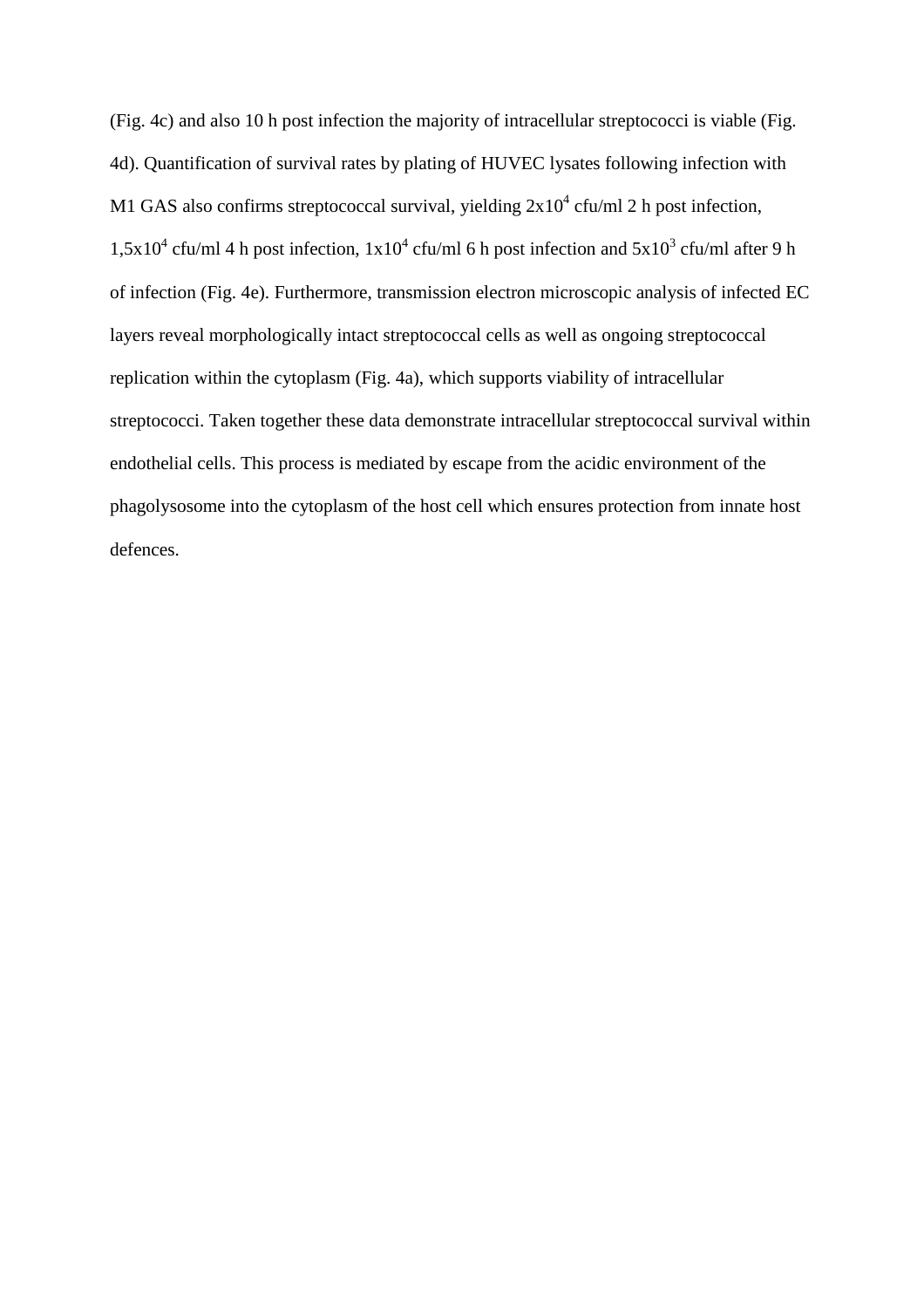# **Discussion**

Internalization into host cells represents one successful mechanism of *S. pyogenes* to evade innate host immune defences. Several reports have shown that serotype M1 *S. pyogenes* efficiently invades and survives within various cell types including non-phagocytic cells as well as phagocytic cells [4-6,8,10,12,19,26]. In this study we provide evidence that serotype M1 streptococci efficiently invade human blood endothelial cells and that the M1 protein is a key molecule in this process. For this, we established a complex *in vitro* infection assay mimicking the endothelial cell barrier which allowed us to study the internalization mechanisms close to *in vivo* conditions: EC were cultivated on a semi-artificial basement membrane on transwell inserts to form a confluent and polarized endothelial cell barrier (Suppl. Fig. 1) which proofed to be crucial for efficient uptake of M1 streptococci into EC. M1 expressing *S. pyogenes* trigger an innate phagocytosis-like uptake into EC (Fig. 1), accompanied by the formation of membrane protrusions that tightly engulf the streptococcal chain resulting in zipper-like uptake of streptococci into EC (Fig. 2a). Typical features for phagocytosis in professional phagocytic cells [28-31] and also key features of the M1 invasion process are i) the accumulation of F-actin in the near vicinity of internalized bacteria, ii) coincident aggregation of the Arp2/3 complex around internalized streptococci, and iii) requirement of phospholipase C, intracellular calcium and protein kinase C (Fig. 2c-e). In contrast to this, invasion of M1 *S. pyogenes* into epithelial cells does not require protein kinase C [14]. This demonstrates that distinct signaling cascades are initiated during the internalization processes of M1 GAS into epithelial and endothelial cells, although both are mediated by M1 protein via engagement of subsets of  $\beta_1$ - integrins (Fig. 2b) [12].

Hijacking host cell receptor molecules for efficient invasion is a common strategy of bacterial pathogens to gain access to host cells [32], featuring the bacterial factors as invasins or internalization factors. M1 Protein is such an invasin, but also possesses many other important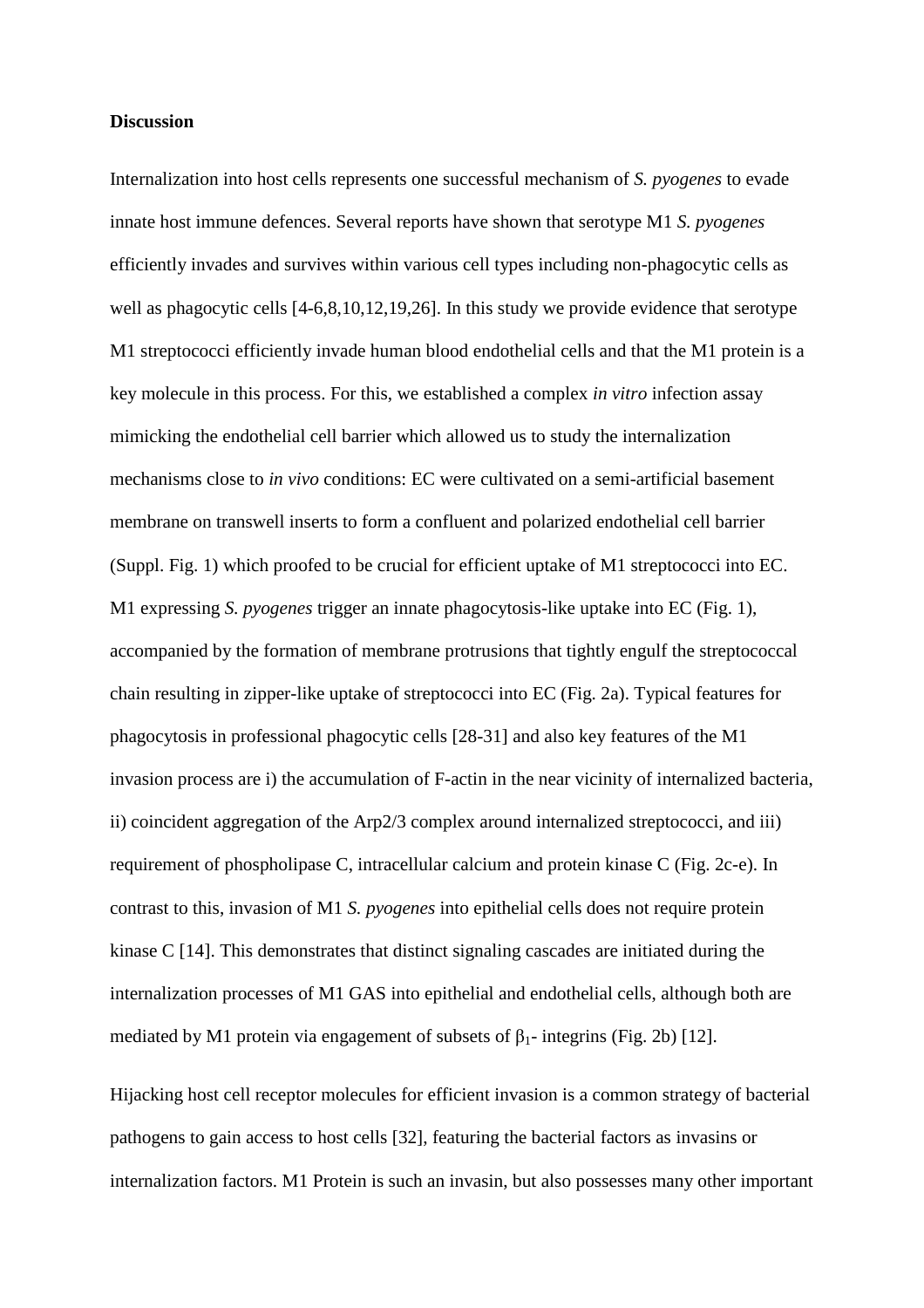functional properties (reviewed in [33]). Gain-of-function experiments in *Lactococcus lactis* as well as loss-of-function experiments in M1 GAS herein identify the M1 protein as a key factor which mediates uptake of GAS into EC (Fig. 3), yet demonstrating another role of this major virulence factor of GAS. Other studies identified the M1 protein as a crucial factor that mediates survival within neutrophils and macrophages [8,10], and this opens a perspective to speculate whether it may also mediate survival within endothelial cells.

Another important GAS invasin for endothelial cells is the fibronectin-binding protein FbaB of M3 *S. pyogenes*, an invasin with unique EC tropism [20]. Although their invasion factors are distinct, M3 and M1 *S. pyogenes* trigger similar uptake processes with phago-lysosomal destination (Fig. 2) [19,20]. However, there are also other important factors that may have a strong impact on the EC invasion of GAS. A very recent study of Ermert *et al*. identified protein H as enhancing factor for M1 *S. pyogenes* endothelial cell adherence and invasion: specific binding of the complement inhibitor protein C4b to protein H resulted in a more than 10 fold increase of invasion/survival of the M1 GAS in HUVEC [34]. This highlights the potential effect of plasma proteins on endothelial cell interaction. Plasma proteins that have receptors on the luminal side of endothelial cell are in general likely enhancers of EC adherence and invasion. For the sake of *in vitro* monolayer integrity our assays were conducted in 2.5% FCS, a condition in which a number of plasma proteins naturally present in human blood were missing. As in case of C4BP, these factors may enhance invasion into EC. For example, non-immune binding of human IgG enhanced EC invasion 1.7 fold (data not shown). On the other hand, it may be assumed that other factors such as fibrinogen that bind to M1 protein lead to large aggregate formation of streptococci that may inhibit uptake by phagocytic cells but also by EC due to the size of the target. Furthermore, secreted M1 protein forms also complexes with fibrinogen leading to platelet aggregation and thrombus formation [35] as well as vascular leakage [36].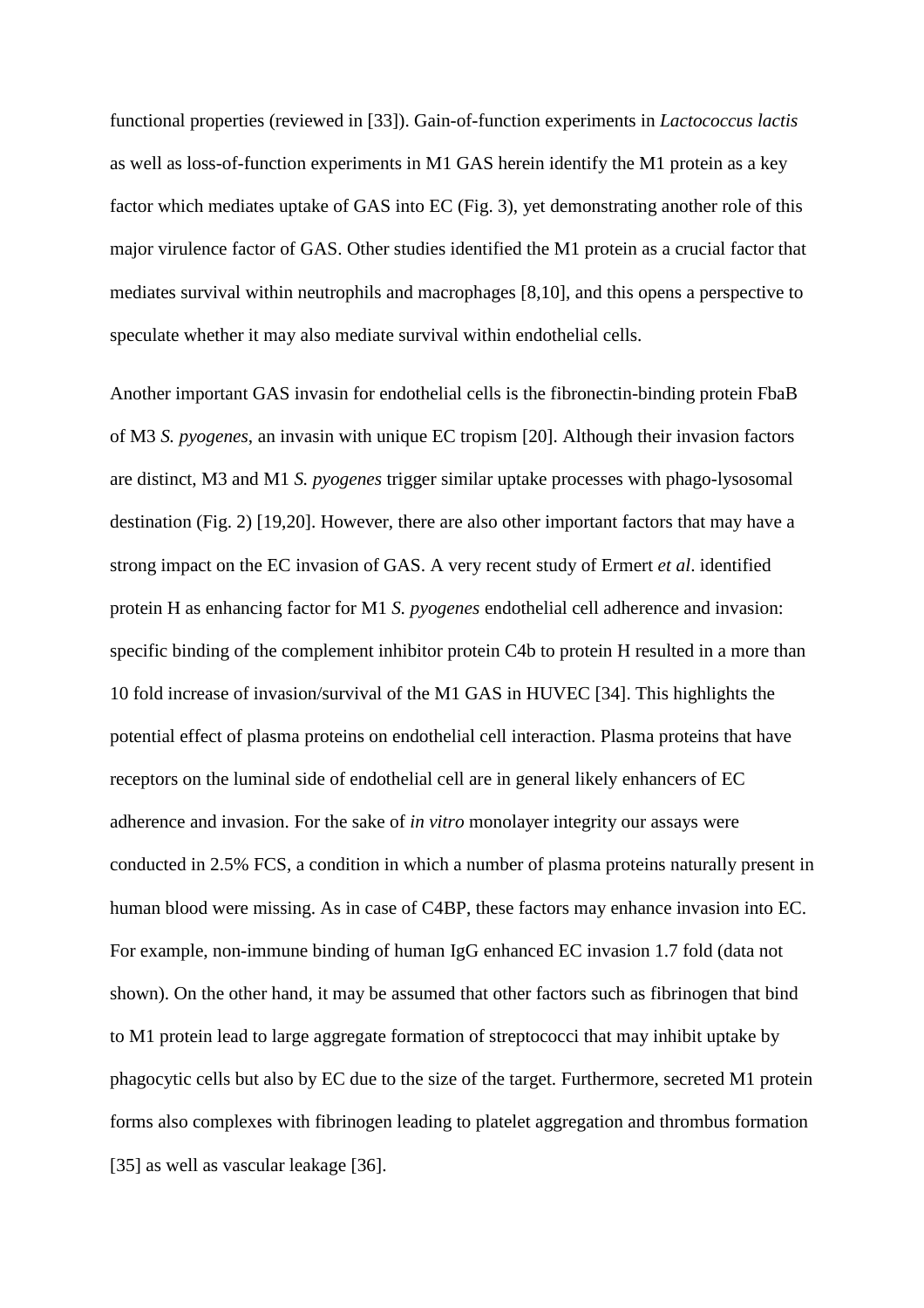In general one has to discriminate between true opsonization of streptococci by host components that lead to phagocytosis and terminate in killing of the pathogen, and the receptor-mediated uptake governed by invasins and host factors. Host cells have developed strategies to ensure killing of invading bacteria, one of which is delivery into terminal lysosomes for subsequent degradation and killing [28,31]. In response to that, mechanisms have evolved in bacterial pathogens that avoid killing and facilitate intracellular survival within host cells [37-40]. Staali *et al*. showed that M1 expressing *S. pyogenes* inhibit fusion of phagosomes with azurophilic granules within human neutrophils [41]. In macrophages, M1 GAS prevents fusion of the phagosome with late endosomal compartments or lysosomes [10]. Here we provide evidence that, in endothelial cells, M1 GAS-containing phagosomes acquire late endosomal lysosomal markers and fuse with terminal lysosomes (Fig. 2f, g). However, our data also revealed that a proportion of M1 GAS escapes from the phagolysosome into the cytoplasm (Fig. 4a, b). Electron microscopic analysis of ultra-thin sections of infected EC layers and viability staining of bacteria demonstrates that intracellular M1 GAS residing within the cytoplasm of the host cell appear morphologically intact and show features of replication (Fig. 4a-d) implicating that M1 GAS is able to escape from a membranesurrounded compartment like *Listeria* or *Shigella*.

In summary, our results show the potential of EC to internalize M1 GAS and, thus, demonstrate that blood endothelial cells represent a potential reservoir for viable serotype M1 GAS. One future aim will be to determine the role of streptolysin S and O that appear to have an impact on *S. pyogenes* endothelial cell invasion.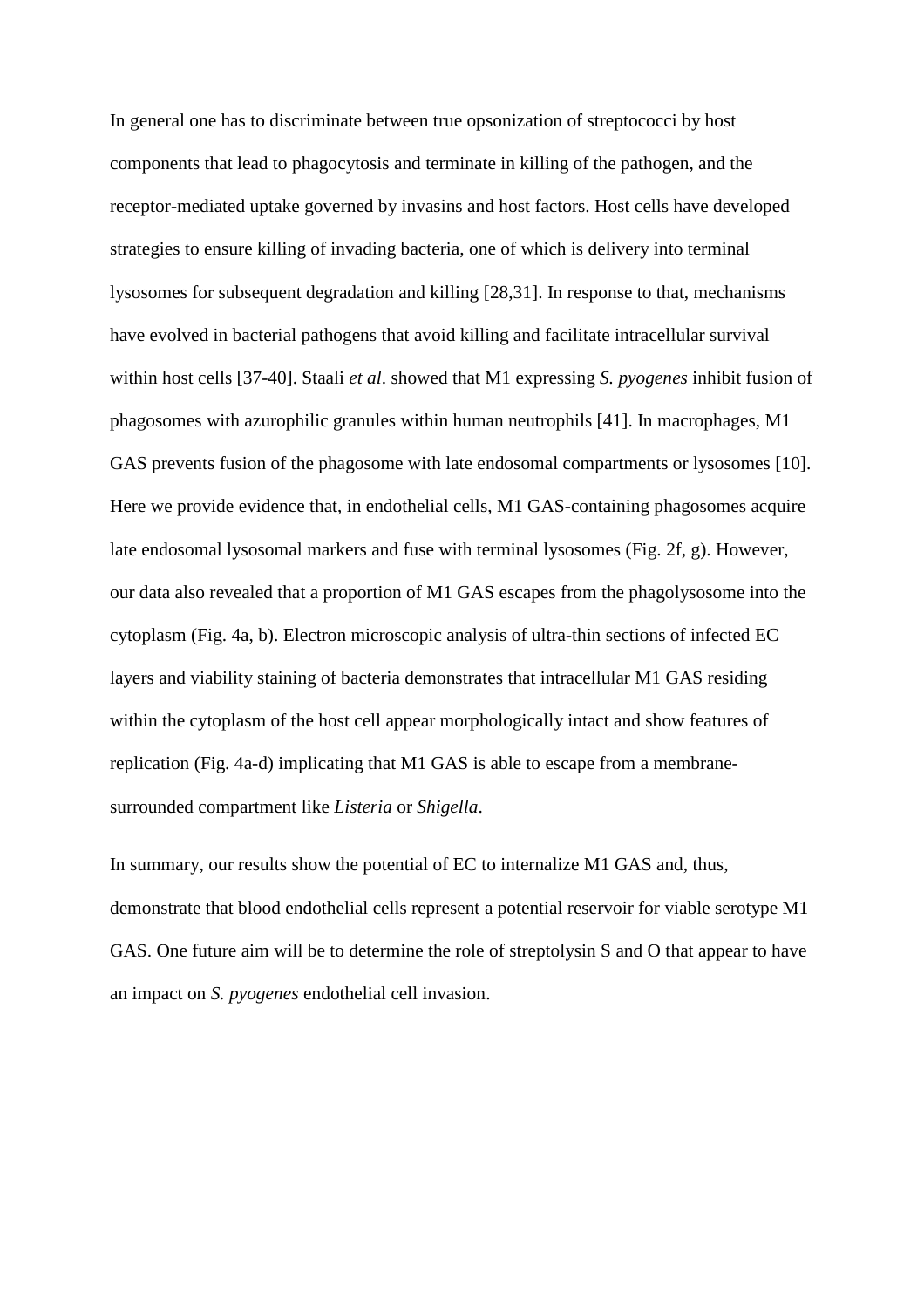# **Acknowledgements**

The authors thank I. Schleicher for excellent technical assistance in the electron microscopic studies, Prof. Dr. P. P. Cleary for providing the wt M1 GAS strain 90-226 (A766), the M1 knock out mutant 60-226 ∆M1 (A767) as well as the *L. lactis* strains pP59 and pLM1 and Dr. C. Erck for providing the anti-Arp2/3 antibody. A. O. greatly acknowledges the President's Initiative and Networking Fund of the Helmholtz Association of German Research Centers (HGF) under the contract number VH-GS-202 for supporting this project.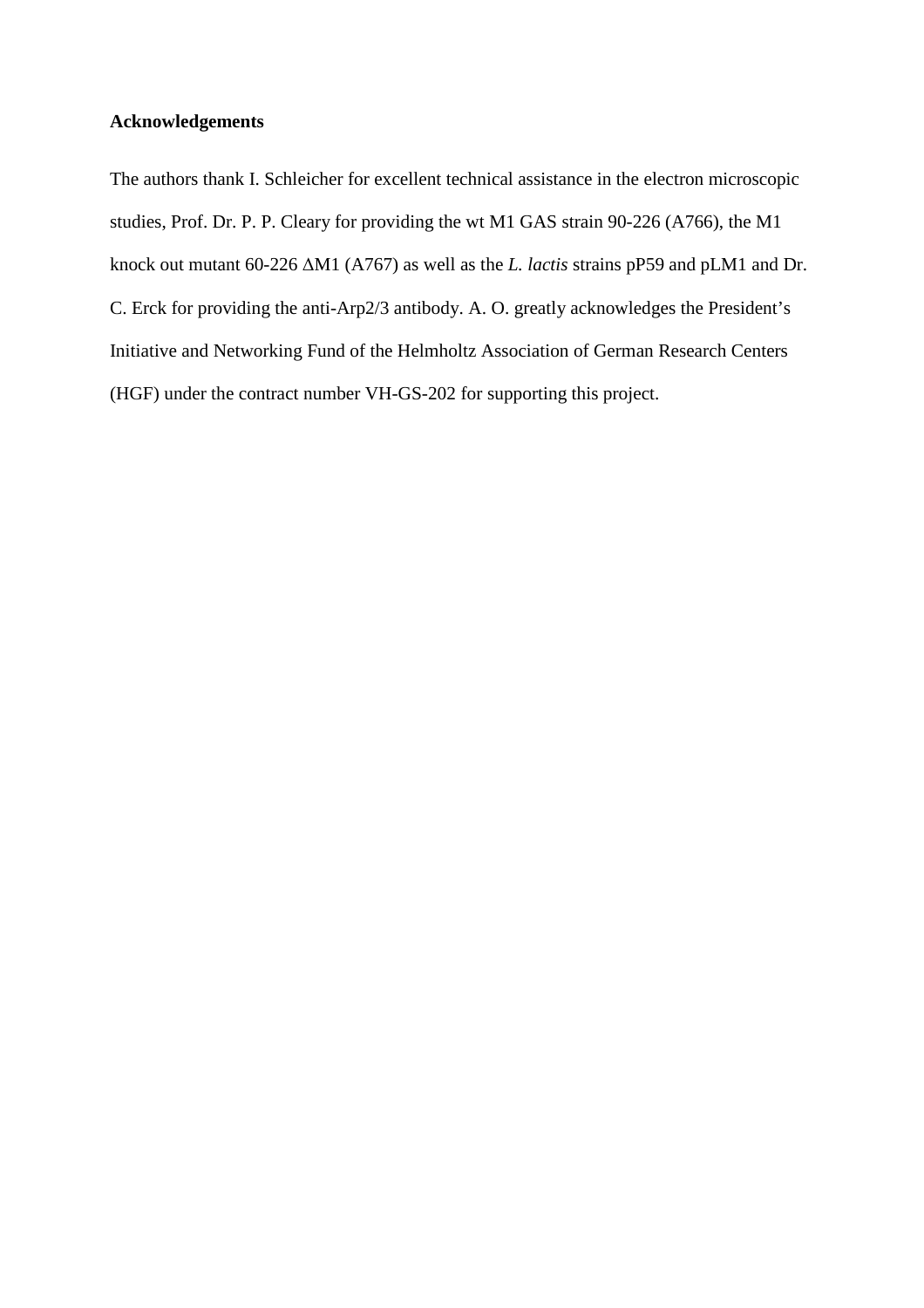### **Figure legends**

# **Fig. 1. Serotype M1** *S. pyogenes* **clinical isolates trigger uptake into polarized EC** Immuno fluorescence analysis of the invasion potential of four different M1 GAS strains on polarized confluent EC. HUVEC were infected with the M1 GAS strains A527 (a), A302 SF370 (b), A270 (c) and A271 (d) for 5 h. After washing and fixation, cells were stained differentially for extra (green-yellow) and intracellular (red) streptococci. The actin cytoskeleton stained with phalloidin is depicted in green. Representative images of three independent experiments are shown. Bars represent 5µm (a-d).

e. Quantification of internalization rates of different M1 GAS strains on HUVEC 4 h post infection. The graph represents mean values  $\pm$  SD from one out of three independent experiments.

# **Fig. 2. M1** *S. pyogenes* **induces actin cytoskeleton rearrangements and traffics along the endocytic pathway**

a. FESEM image showing uptake of streptococci (GAS A527) into EC 3 h post infection. Upon infection EC form membrane protrusions that tightly engulf the streptococcal chain, representing a zipper-like uptake process. Bar represents 600 nm. Representative images of three independent experiments are shown.

b. Immunofluorescence staining of  $\beta_1$ -integrins on the surface of EC.  $\beta_1$ -integrin clustering (green) is detectable (3 h post infection) in the near vicinity of internalized bacteria (GAS A527) (red). The inserts show split channels for GAS and  $\beta_1$ -integrin of the indicated area of the merged image. EC nuclei are stained in blue. Representative images of three independent experiments are shown. Bar represents 5  $\mu$ m.

c. Involvement of F-actin in the internalization process of M1 GAS A527. Internalized streptococci (red) co-localize with F-actin (green) 1 h post infection. Inserts show enlarged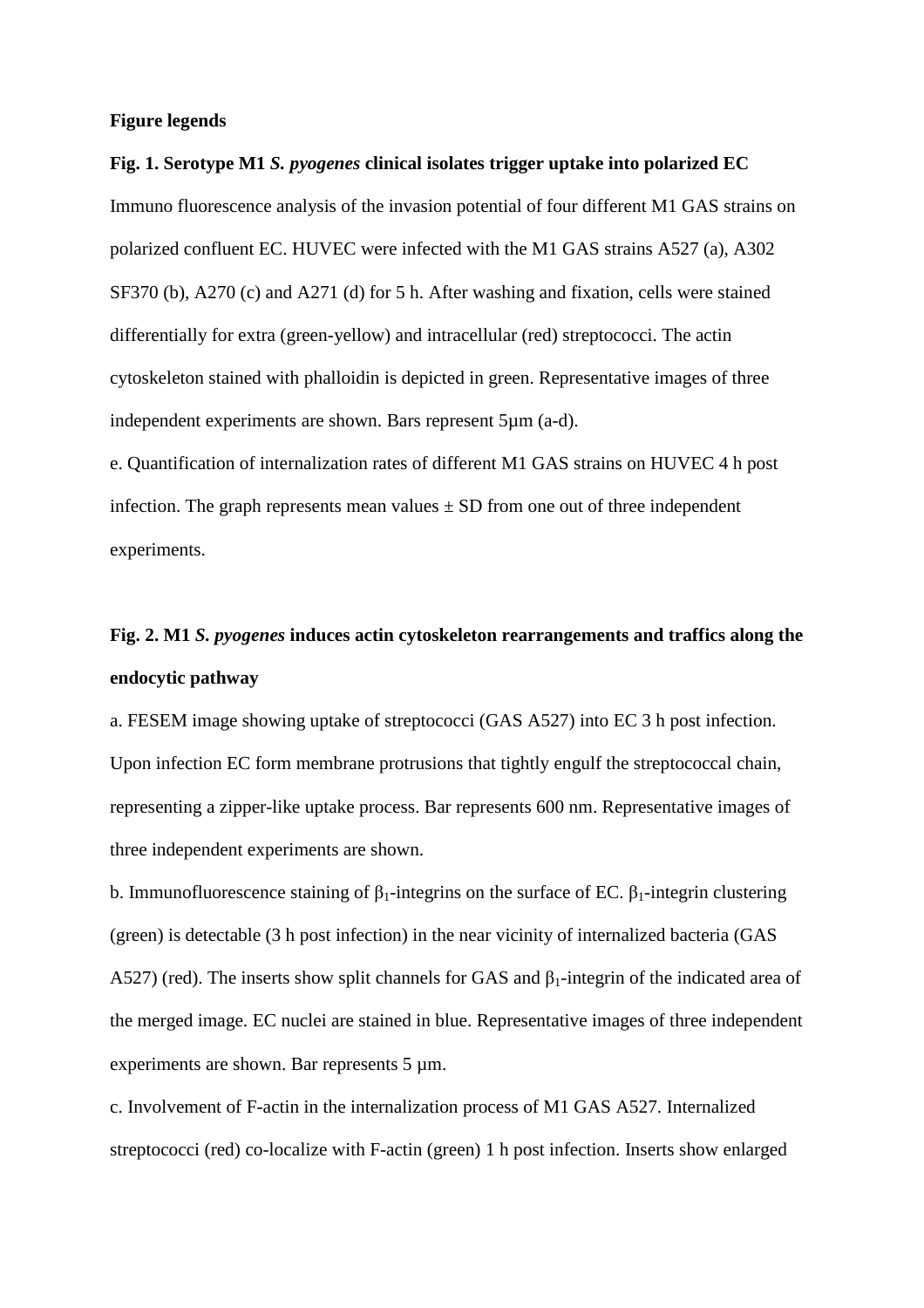sections of split channels of the indicated area from the merged image. Representative images of three independent experiments are shown. Bar represents 5 µm.

d. Aggregation of the Arp2/3 complex (green) is detectable in the near vicinity of internalized streptococci (blue) 1 h post infection. Inserts show enlarged sections of split channels of the indicated area from the merged image. Representative images of three independent experiments are shown. Bar represents 5  $\mu$ m.

e. Use of specific inhibitors, which interfere with host cell signalling molecules involved in classical phagocytic uptake processes, blocks M1 GAS mediated uptake into EC (3 h post infection). Prior to infection with M1 GAS A527, HUVEC were pre-treated with edelfosine [20  $\mu$ M], Bapta-AM [25  $\mu$ M] and calphostin C [2  $\mu$ M] to inhibit phospholipase C, intracellular calcium release and protein kinase C respectively. Internalization rates are expressed as % intracellular bacteria compared to a DMSO treated control with 100% internalization. The graph shows the mean values  $\pm$  SD of one representative out of three independent experiments.

f. M1 GAS A527 (red) co-localizes with the Lamp-1 positive (green) late endosomal/lysosomal compartments 3 h post infection. The inserts show split channels for Lamp-1 and GAS of the indicated area in the merged image. Representative images of three independent experiments are shown. Bar represents  $5 \mu m$ .

g. TEM analysis of ultra-thin sections of infected EC layers. A close association of streptococci with gold particles is detectable (white arrows), indicating fusion of the M1 GAS containing phagosome with BSA-gold loaded terminal lysosomes. Representative images of three independent experiments are shown. Bar represents 500 nm.

### **Fig. 3. The M1 knock out mutant is deficient for internalization into EC**

a. Analysis of the ability of M1 wildtype (wt) and mutant strains to promote internalization into HUVEC. - no internalization,  $+/+++/++++++$  rate of internalization.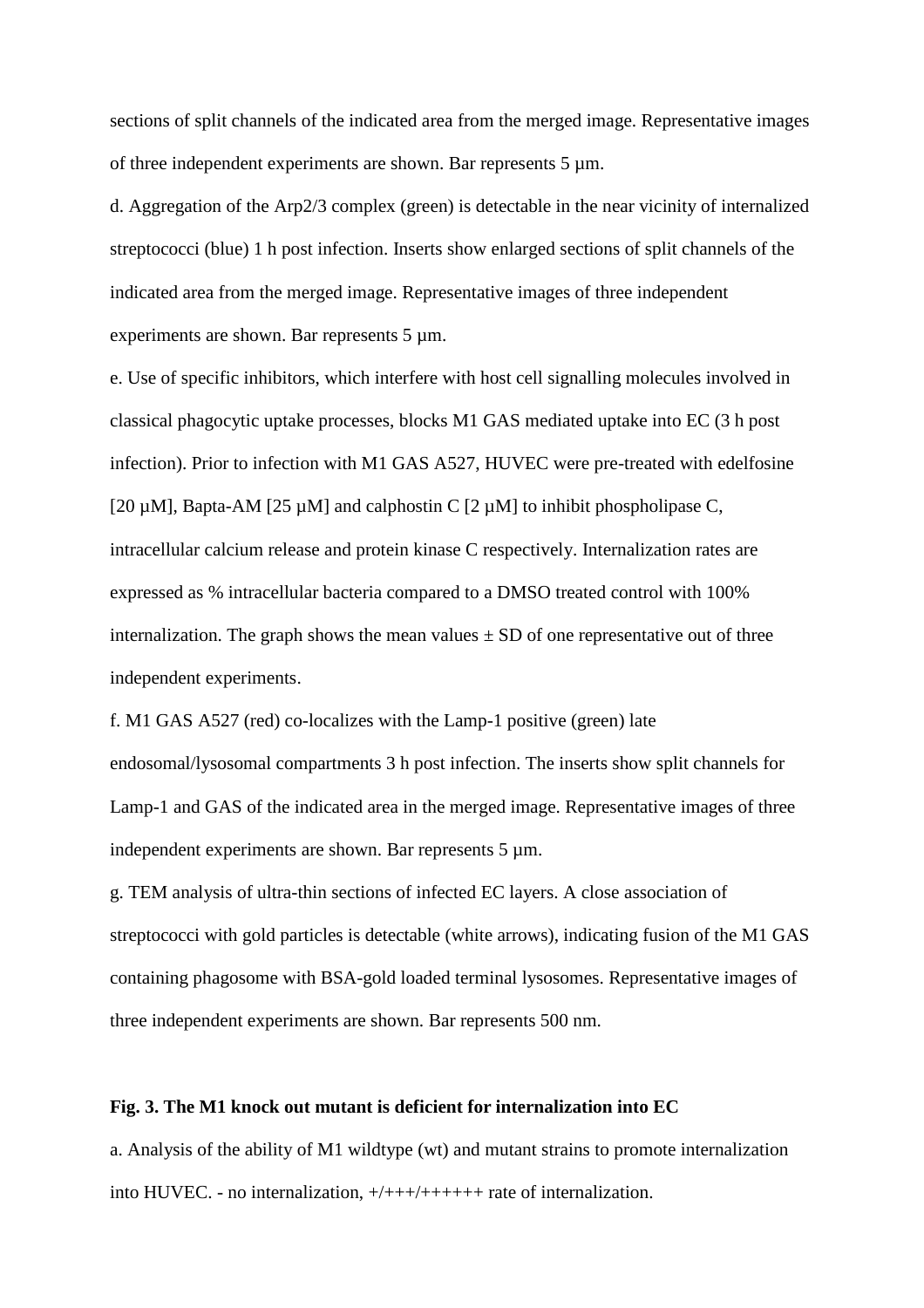b. Quantification of internalization rates of the M1 wt GAS strain 60-226 (A766), the M1 knock out mutant ∆M1 60-226 (A767) and the ∆M1 mutant complemented with *emm1* (compl. ∆M1 GAS) into HUVEC (4 h post infection). In contrast to the M1 wt strain, the ∆M1 knock out mutant is deficient for internalization into HUVEC. Complementation of ∆M1 GAS strain (compl. ΔM1 GAS) restores the invasive phenotype yielding uptake rates comparable to those of the wild type M1 GAS strain. The graph represents mean values  $\pm$  SD of one representative out of three independent experiments.

c.-d. Fluorescence images of HUVEC infected with the ∆M1 knock out mutant (c) and the complemented ∆M1 knock out mutant (d) 4 h post infection. Intracellular bacteria are stained in red, extracellular bacteria are depicted in green-yellow. EC nuclei are shown in blue. Representative images of three independent experiments are shown. Bars indicate 20  $\mu$ m. e. Analysis of the invasion potential of *L. lactis* strains on HUVEC 3 h post infection. The parental *L. lactis* strain (-M1), lacking the M1 protein on its surface, is not internalized. In contrast, heterologous expression of M1 on the lactococcal surface converts *L. lactis* into an efficiently internalized strain (+M1).

# **Fig. 4. Viable M1** *S. pyogenes* **escape from the lysosomal compartment**

a. TEM analysis of ultra-thin sections of infected HUVEC layers shows streptococcal escape (arrow) from the phagolysosomal compartment into the cytoplasm of the host cell (4 h post infection). Representative images of two independent experiments are shown. Bar represents 1 µm.

b. Free M1 GAS A527 (white arrows) reside within the cytoplasm of the host cell (5 h post infection) and are localized in close proximity to the endoplasmic reticulum (black arrow). Representative images of two independent experiments are shown. Bar indicates 500 nm. c.-d. Immunofluorescence analysis of the viability of M1 GAS. Viable intracellular M1 GAS (green) are detectable 5 h (c) as well as 10 h (d) post infection. EC nuclei also absorb the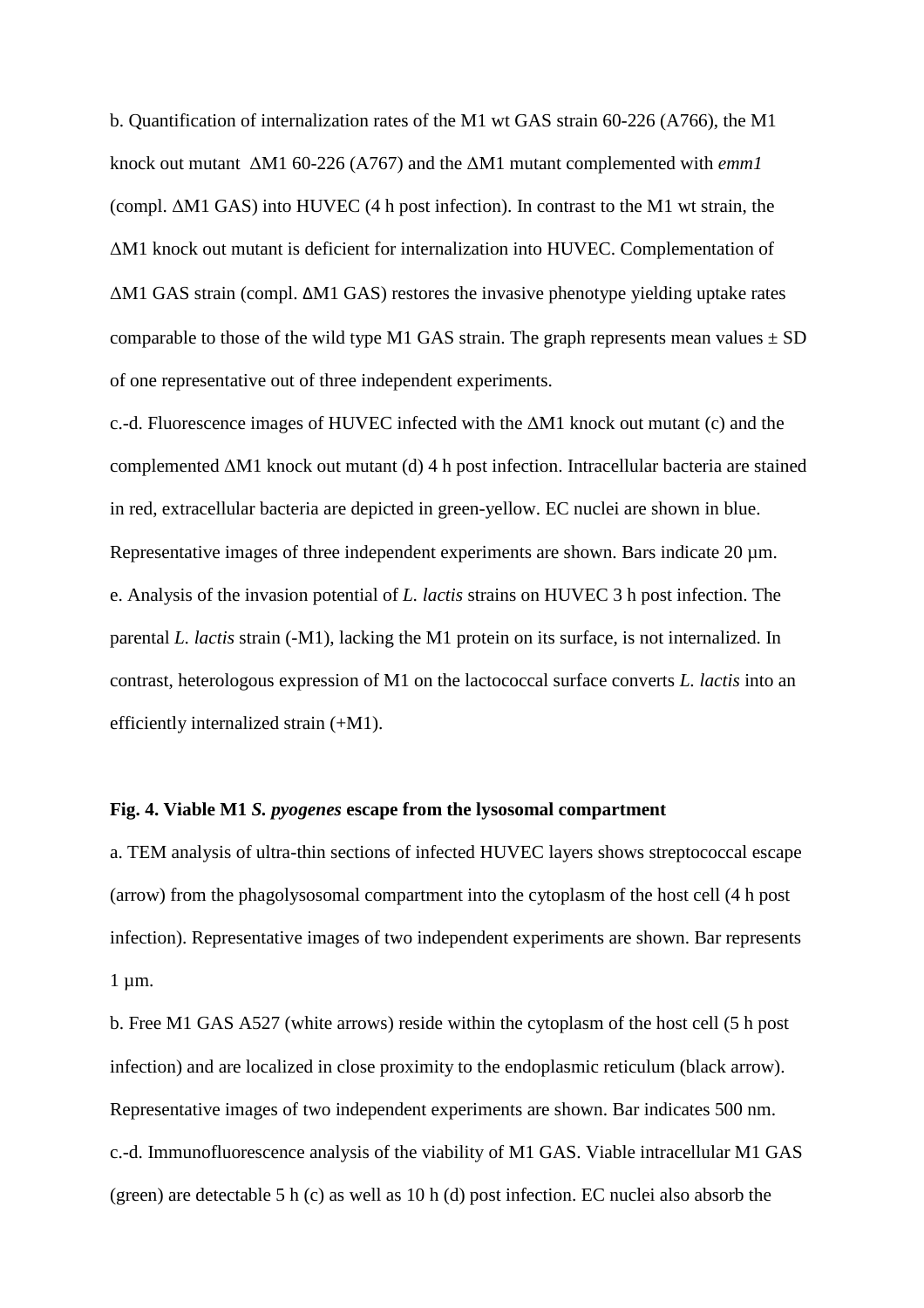green dye and, therefore, also appear green. Representative images of three independent experiments are shown. Bars represent 5µm.

e. Quantification of intracellular survival of M1 GAS A527 in HUVEC 2 h, 4 h, 6 h and 9 h post infection. The graph shows mean values  $\pm$  SD of triplicates from one representative experiment.

# **Suppl. Fig. 1.**

a. FESEM analysis of HUVEC cultivated on a transwell insert shows the formation of a tight confluent polarized EC layer after 5 days of cultivation. Bar represents 20  $\mu$ m. b. Immunofluorescence staining of the tight junction protein zona occludens (ZoI, green) of a polarized confluent HUVEC layer cultured on a cell culture transwell insert. EC nuclei are

depicted in blue. Bar indicates 10 µm.

# **Suppl. Fig. 2**

Quantification of uptake of M1 GAS strain A527 into HUVEC at different time points. Internalization rates were determined by enumerating intracellular (red) bacteria.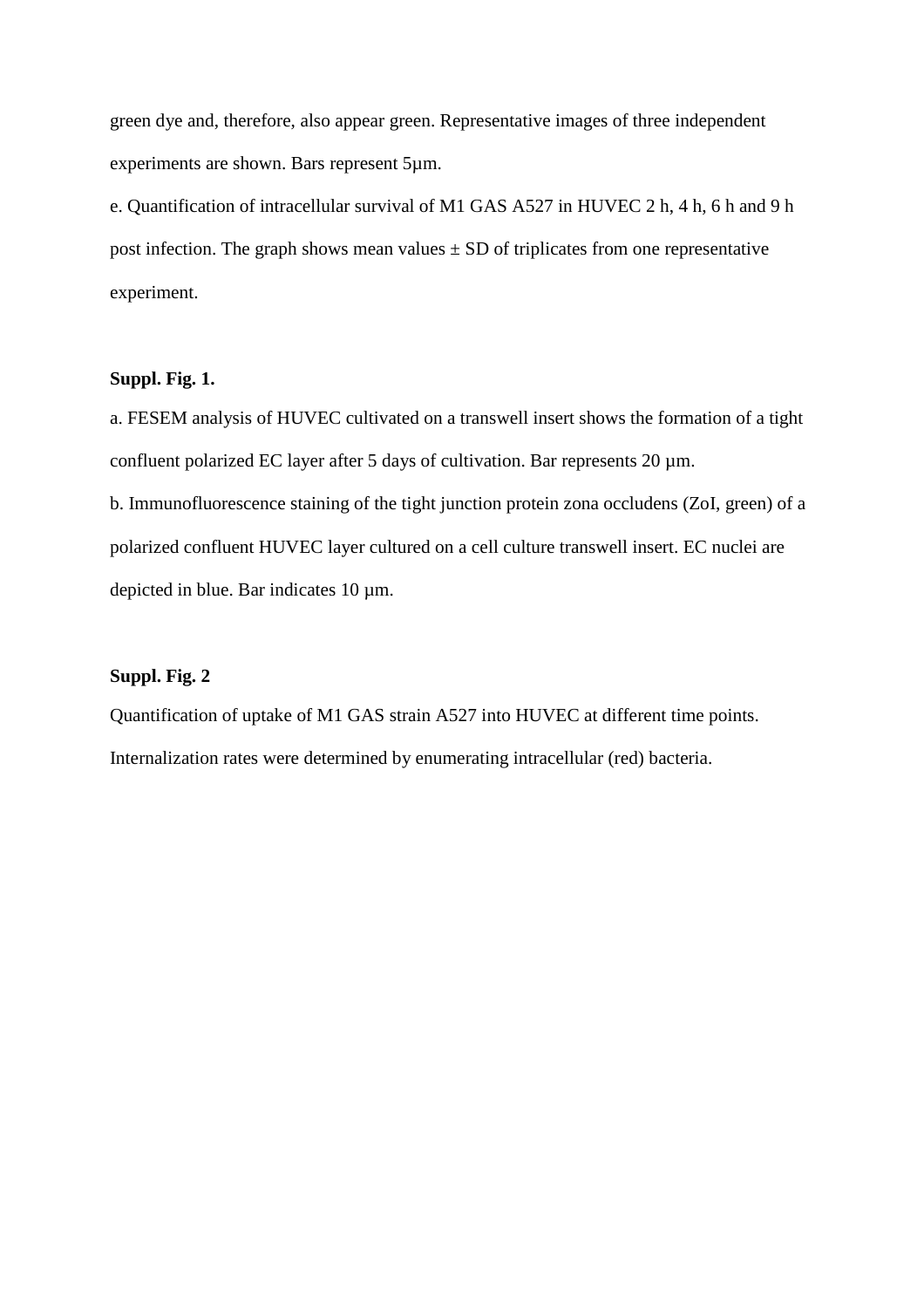# **References**

1 Cunningham MW: Pathogenesis of group a streptococcal infections. Clinical microbiology reviews 2000;13:470-511.

2 Carapetis JR, Steer AC, Mulholland EK, Weber M: The global burden of group a streptococcal diseases. The Lancet infectious diseases 2005;5:685-694.

3 Stevens DL: Invasive streptococcal infections. Journal of infection and chemotherapy : official journal of the Japan Society of Chemotherapy 2001;7:69-80.

4 LaPenta D, Rubens C, Chi E, Cleary PP: Group a streptococci efficiently invade human respiratory epithelial cells. Proceedings of the National Academy of Sciences of the United States of America 1994;91:12115-12119.

5 Jadoun J, Ozeri V, Burstein E, Skutelsky E, Hanski E, Sela S: Protein f1 is required for efficient entry of streptococcus pyogenes into epithelial cells. The Journal of infectious diseases 1998;178:147-158.

6 Rohde M, Muller E, Chhatwal GS, Talay SR: Host cell caveolae act as an entry-port for group a streptococci. Cellular microbiology 2003;5:323-342.

7 Medina E, Rohde M, Chhatwal GS: Intracellular survival of streptococcus pyogenes in polymorphonuclear cells results in increased bacterial virulence. Infection and immunity 2003;71:5376-5380.

8 Staali L, Morgelin M, Bjorck L, Tapper H: Streptococcus pyogenes expressing m and m-like surface proteins are phagocytosed but survive inside human neutrophils. Cellular microbiology 2003;5:253-265.

9 Thulin P, Johansson L, Low DE, Gan BS, Kotb M, McGeer A, Norrby-Teglund A: Viable group a streptococci in macrophages during acute soft tissue infection. PLoS medicine 2006;3:e53.

10 Hertzen E, Johansson L, Wallin R, Schmidt H, Kroll M, Rehn AP, Kotb M, Morgelin M, Norrby-Teglund A: M1 protein-dependent intracellular trafficking promotes persistence and replication of streptococcus pyogenes in macrophages. Journal of innate immunity 2010;2:534-545.

11 Osterlund A, Popa R, Nikkila T, Scheynius A, Engstrand L: Intracellular reservoir of streptococcus pyogenes in vivo: A possible explanation for recurrent pharyngotonsillitis. The Laryngoscope 1997;107:640-647.

12 Cue D, Dombek PE, Lam H, Cleary PP: Streptococcus pyogenes serotype m1 encodes multiple pathways for entry into human epithelial cells. Infection and immunity 1998;66:4593-4601.

13 Dombek PE, Cue D, Sedgewick J, Lam H, Ruschkowski S, Finlay BB, Cleary PP: High-frequency intracellular invasion of epithelial cells by serotype m1 group a streptococci: M1 protein-mediated invasion and cytoskeletal rearrangements. Molecular microbiology 1999;31:859-870.

14 Purushothaman SS, Wang B, Cleary PP: M1 protein triggers a phosphoinositide cascade for group a streptococcus invasion of epithelial cells. Infection and immunity 2003;71:5823-5830.

15 Wang B, Yurecko RS, Dedhar S, Cleary PP: Integrin-linked kinase is an essential link between integrins and uptake of bacterial pathogens by epithelial cells. Cellular microbiology 2006;8:257-266.

16 Wang B, Li S, Dedhar S, Cleary PP: Paxillin phosphorylation: Bifurcation point downstream of integrin-linked kinase (ilk) in streptococcal invasion. Cellular microbiology 2007;9:1519-1528.

17 Olsen RJ, Shelburne SA, Musser JM: Molecular mechanisms underlying group a streptococcal pathogenesis. Cellular microbiology 2009;11:1-12.

18 Johansson L, Thulin P, Low DE, Norrby-Teglund A: Getting under the skin: The immunopathogenesis of streptococcus pyogenes deep tissue infections. Clinical infectious diseases : an official publication of the Infectious Diseases Society of America 2010;51:58-65.

19 Nerlich A, Rohde M, Talay SR, Genth H, Just I, Chhatwal GS: Invasion of endothelial cells by tissue-invasive m3 type group a streptococci requires src kinase and activation of rac1 by a phosphatidylinositol 3-kinase-independent mechanism. The Journal of biological chemistry 2009;284:20319-20328.

20 Amelung S, Nerlich A, Rohde M, Spellerberg B, Cole JN, Nizet V, Chhatwal GS, Talay SR: The fbab-type fibronectin-binding protein of streptococcus pyogenes promotes specific invasion into endothelial cells. Cellular microbiology 2011;13:1200-1211.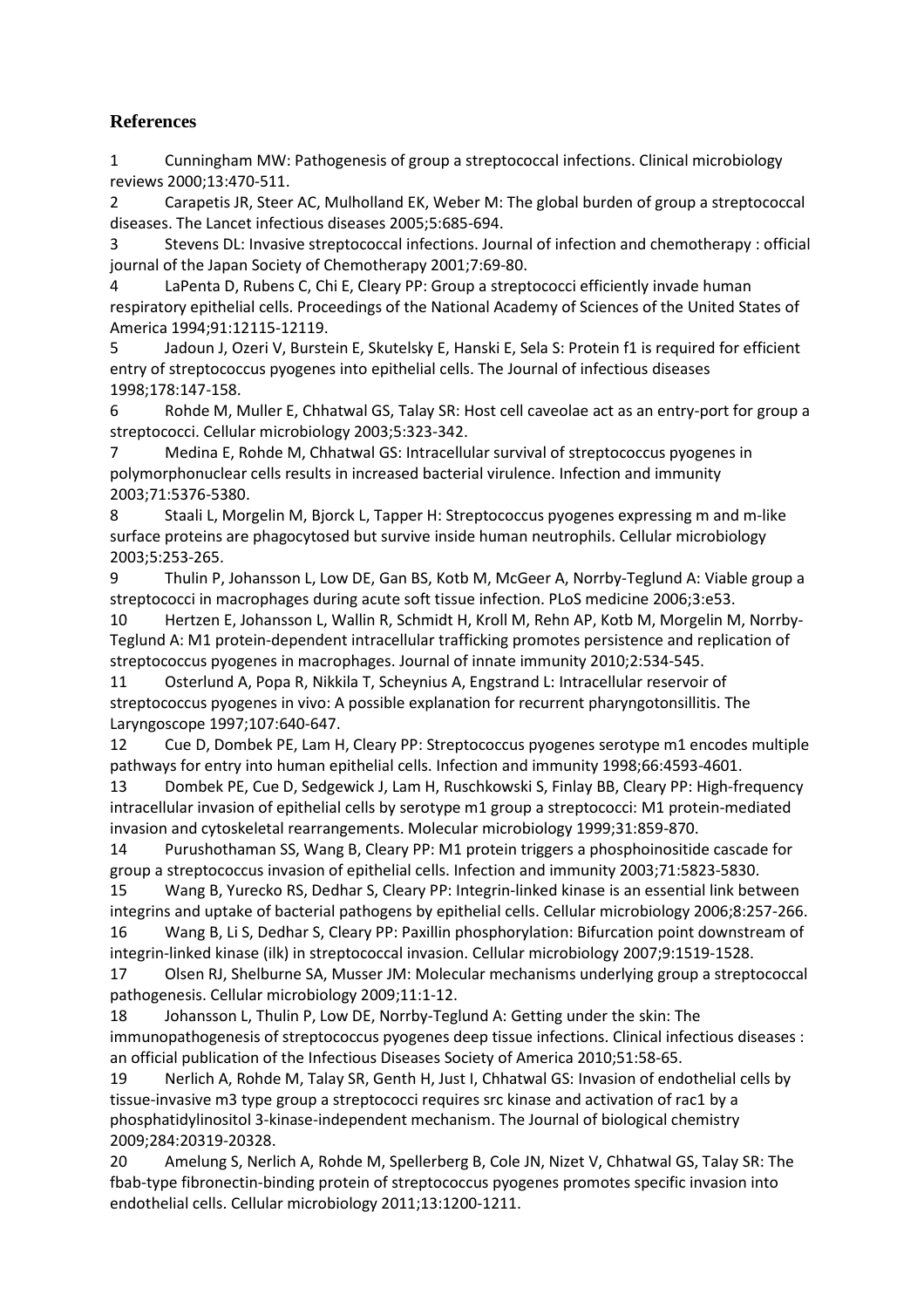21 Ferretti JJ, McShan WM, Ajdic D, Savic DJ, Savic G, Lyon K, Primeaux C, Sezate S, Suvorov AN, Kenton S, Lai HS, Lin SP, Qian Y, Jia HG, Najar FZ, Ren Q, Zhu H, Song L, White J, Yuan X, Clifton SW, Roe BA, McLaughlin R: Complete genome sequence of an m1 strain of streptococcus pyogenes. Proceedings of the National Academy of Sciences of the United States of America 2001;98:4658- 4663.

22 Zimmerlein B, Park HS, Li S, Podbielski A, Cleary PP: The m protein is dispensable for maturation of streptococcal cysteine protease speb. Infection and immunity 2005;73:859-864.

23 Cue D, Lam H, Cleary PP: Genetic dissection of the streptococcus pyogenes m1 protein: Regions involved in fibronectin binding and intracellular invasion. Microbial pathogenesis 2001;31:231-242.

24 Jeng A, Sakota V, Li Z, Datta V, Beall B, Nizet V: Molecular genetic analysis of a group a streptococcus operon encoding serum opacity factor and a novel fibronectin-binding protein, sfbx. Journal of bacteriology 2003;185:1208-1217.

25 Smeets EF, von Asmuth EJ, van der Linden CJ, Leeuwenberg JF, Buurman WA: A comparison of substrates for human umbilical vein endothelial cell culture. Biotechnic & histochemistry : official publication of the Biological Stain Commission 1992;67:241-250.

26 Molinari G, Talay SR, Valentin-Weigand P, Rohde M, Chhatwal GS: The fibronectin-binding protein of streptococcus pyogenes, sfbi, is involved in the internalization of group a streptococci by epithelial cells. Infection and immunity 1997;65:1357-1363.

27 von Kockritz-Blickwede M, Goldmann O, Thulin P, Heinemann K, Norrby-Teglund A, Rohde M, Medina E: Phagocytosis-independent antimicrobial activity of mast cells by means of extracellular trap formation. Blood 2008;111:3070-3080.

28 Flannagan RS, Jaumouille V, Grinstein S: The cell biology of phagocytosis. Annual review of pathology 2012;7:61-98.

29 Steinberg BE, Grinstein S: Pathogen destruction versus intracellular survival: The role of lipids as phagosomal fate determinants. The Journal of clinical investigation 2008;118:2002-2011.

30 Nunes P, Demaurex N: The role of calcium signaling in phagocytosis. Journal of leukocyte biology 2010;88:57-68.

31 Sarantis H, Grinstein S: Subversion of phagocytosis for pathogen survival. Cell host & microbe 2012;12:419-431.

32 Alonso A, Garcia-del Portillo F: Hijacking of eukaryotic functions by intracellular bacterial pathogens. International microbiology : the official journal of the Spanish Society for Microbiology 2004;7:181-191.

33 Oehmcke S, Shannon O, Morgelin M, Herwald H: Streptococcal m proteins and their role as virulence determinants. Clinica chimica acta; international journal of clinical chemistry 2010;411:1172-1180.

34 Ermert D, Weckel A, Agarwal V, Frick IM, Bjorck L, Blom AM: Binding of complement inhibitor c4b-binding protein to a highly virulent streptococcus pyogenes m1 strain is mediated by protein h and enhances adhesion to and invasion of endothelial cells. The Journal of biological chemistry 2013;288:32172-32183.

35 Shannon O, Hertzen E, Norrby-Teglund A, Morgelin M, Sjobring U, Bjorck L: Severe streptococcal infection is associated with m protein-induced platelet activation and thrombus formation. Molecular microbiology 2007;65:1147-1157.

36 Herwald H, Cramer H, Morgelin M, Russell W, Sollenberg U, Norrby-Teglund A, Flodgaard H, Lindbom L, Bjorck L: M protein, a classical bacterial virulence determinant, forms complexes with fibrinogen that induce vascular leakage. Cell 2004;116:367-379.

37 Meresse S, Steele-Mortimer O, Moreno E, Desjardins M, Finlay B, Gorvel JP: Controlling the maturation of pathogen-containing vacuoles: A matter of life and death. Nature cell biology 1999;1:E183-188.

38 Goldberg MB: Actin-based motility of intracellular microbial pathogens. Microbiology and molecular biology reviews : MMBR 2001;65:595-626, table of contents.

39 Roy CR, Tilney LG: The road less traveled: Transport of legionella to the endoplasmic reticulum. The Journal of cell biology 2002;158:415-419.